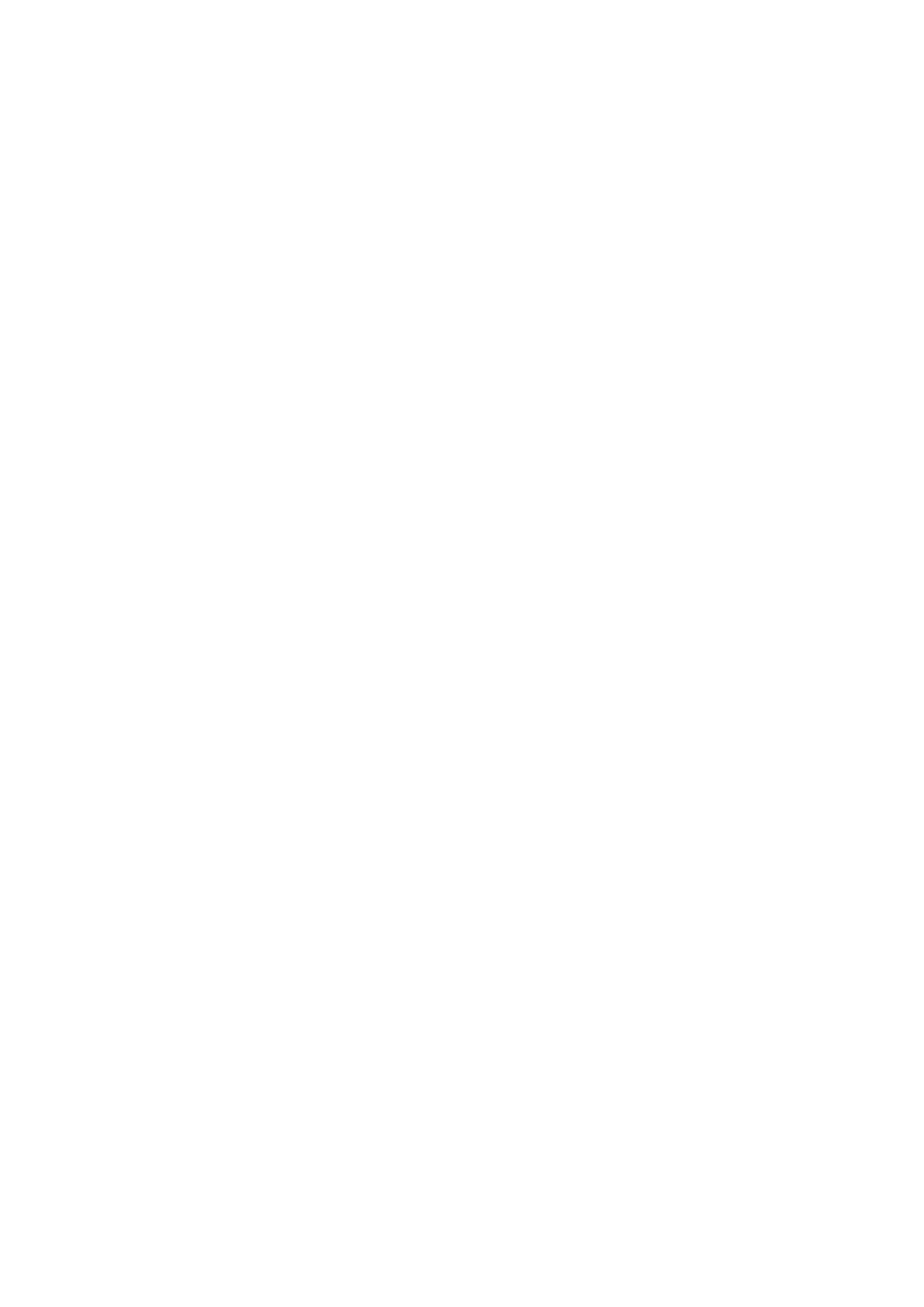**Please cite this report as**

**Lenzen, M., J. Murray, F. Sack and T. Wiedmann (2007) Shared producer and consumer responsibility - theory and practice.** *Ecological Economics* **61, 27-42.**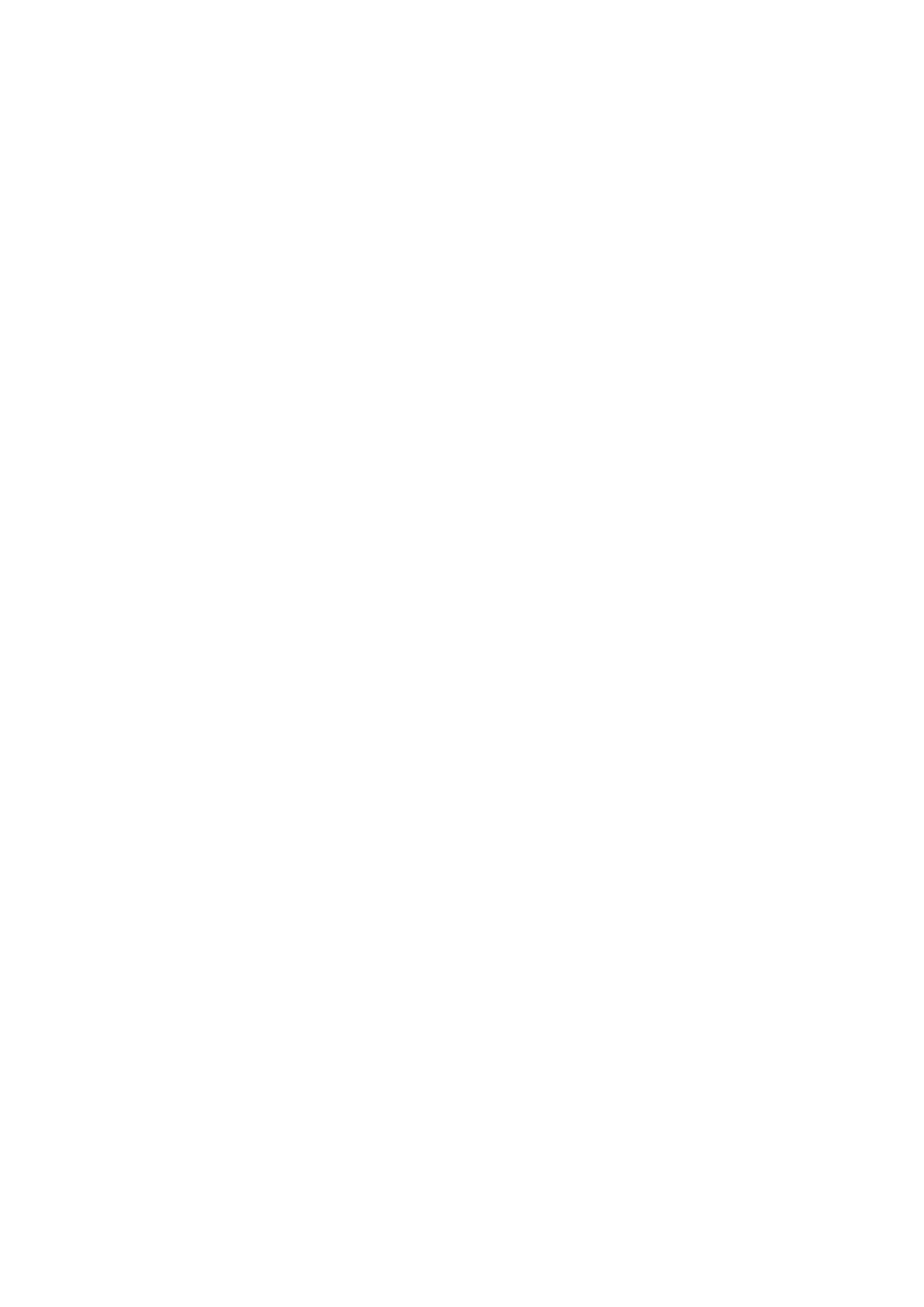



# **Shared producer and consumer responsibility – theory and practice**

by Manfred Lenzen, Joy Murray, Fabian Sack and Tommy Wiedmann

For further enquiries please contact:

Dr Manfred Lenzen School of Physics Phone: (02) 9351 5985 A28 Fax: (02) 9351 7725 The University of Sydney Email: m.lenzen@physics.usyd.edu.au N.S.W. 2006 Website: [http://www.isa.org.usyd.edu.au](http://www.isa.org.usyd.edu.au/)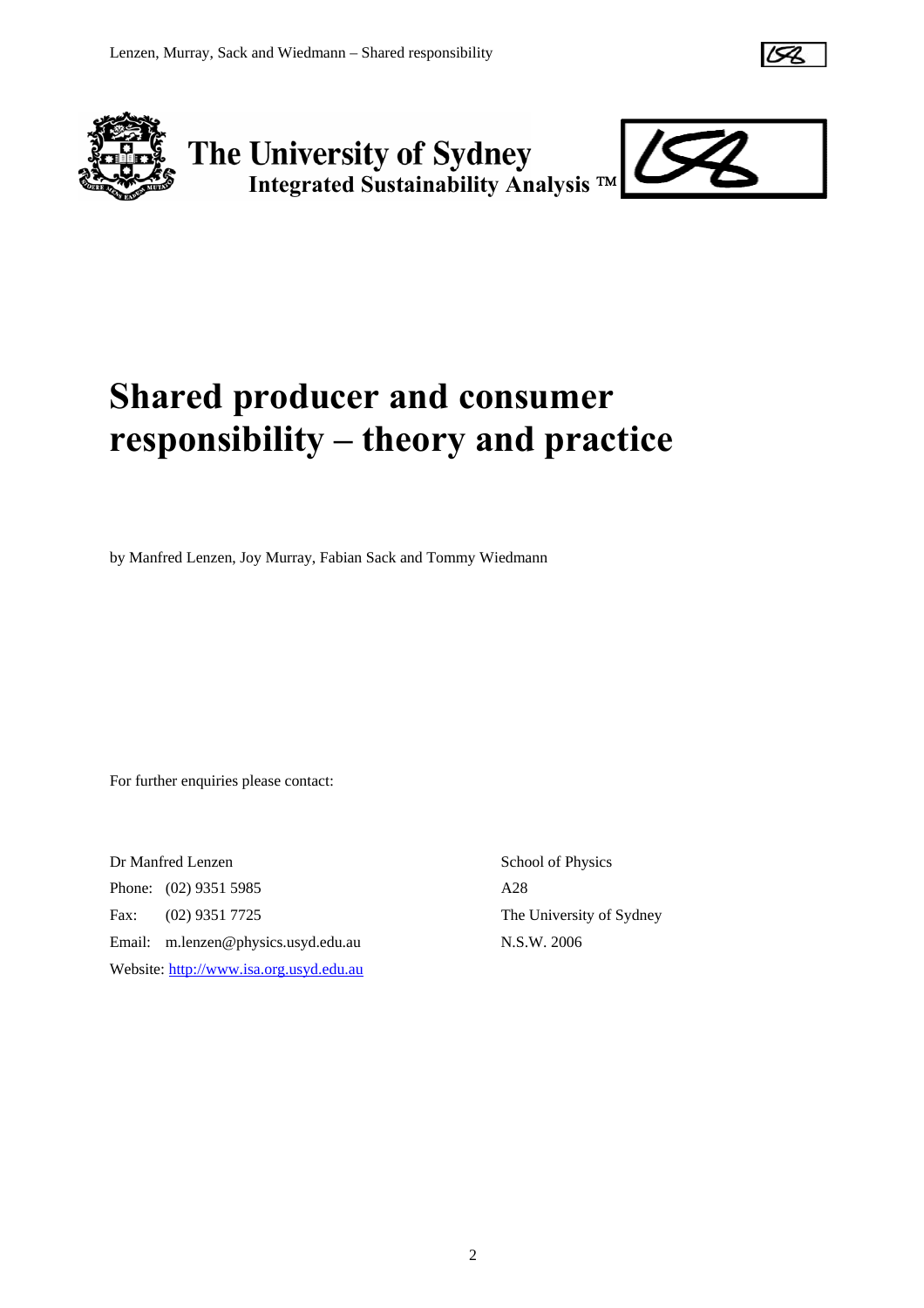### Shared producer and consumer responsibility – theory and practice

*Manfred Lenze[n1](#page-5-0) , Joy Murray[2](#page-5-1) , Fabian Sack[3](#page-5-2) and Thomas Wiedman[n4](#page-5-3)*

**Abstract** – Over the past decade, an increasing number of authors have been examining the nexus of producer versus consumer responsibility, often dealing with the question of how to assign responsibility for internationally traded greenhouse gas emissions. Recently, a similar problem has appeared in drafting the standards for the Ecological Footprint: While the method traditionally assumes a full life-cycle perspective with full consumer responsibility, a large number of producers (businesses and industry sectors) have started to calculate their own footprints. Adding any producer's footprint to other producers' footprints, or to population footprints, which all already cover the full upstream supply chain of their operating inputs, leads to double-counting: The sum over footprints of producers and consumers is larger than the total national footprint. The committee in charge of the Footprint standardisation process was hence faced with the decades-old non-additivity problem, posing the following dilemma for the accounting of footprints, or any other production factor: if one disallows double-counting, but wishes to be able to account for producers and consumers, then one cannot impose the requirement of full life-cycle coverage; the supply chains of agents have to be curtailed somehow in order to avoid double-counting. This work demonstrates and discusses a non-arbitrary method of consistently delineating these supply chains, into mutually exclusive and collectively exhaustive portions of responsibility to be shared by all agents in an economy.

**Keywords**: Producer responsibility, consumer responsibility, shared responsibility, supply chains, ecological footprint

<span id="page-5-0"></span> $\frac{1}{1}$  Corresponding author: ISA, School of Physics A28, The University of Sydney NSW 2006, Australia, ph +61 / 2 / 9351-5985, fax +61 / 2 / 9351-7725, e-mail [m.lenzen@physics.usyd.edu.au](mailto:m.lenzen@physics.usyd.edu.au), [http://www.isa.org.usyd.edu.au;](http://www.isa.org.usyd.edu.au/) remaining authors in alphabetical order.

<span id="page-5-1"></span><sup>&</sup>lt;sup>2</sup> ISA, School of Physics A28, The University of Sydney NSW 2006, Australia, ph +61/2/9351-2627, fax +61 / 2 / 9351-7725, email [joy@physics.usyd.edu.au](mailto:joy@physics.usyd.edu.au). 3

<span id="page-5-2"></span><sup>&</sup>lt;sup>3</sup> Sydney Water Corporation, 115-123 Bathurst St, Sydney NSW 2000, Australia, email *fabian.sack@sydneywater.com.au.* 

<span id="page-5-3"></span>Stockholm Environment Institute – York, University of York, Heslington, York, YO10 5DD, UK, email [tommy.wiedmann@sei.se](mailto:tommy.wiedmann@sei.se).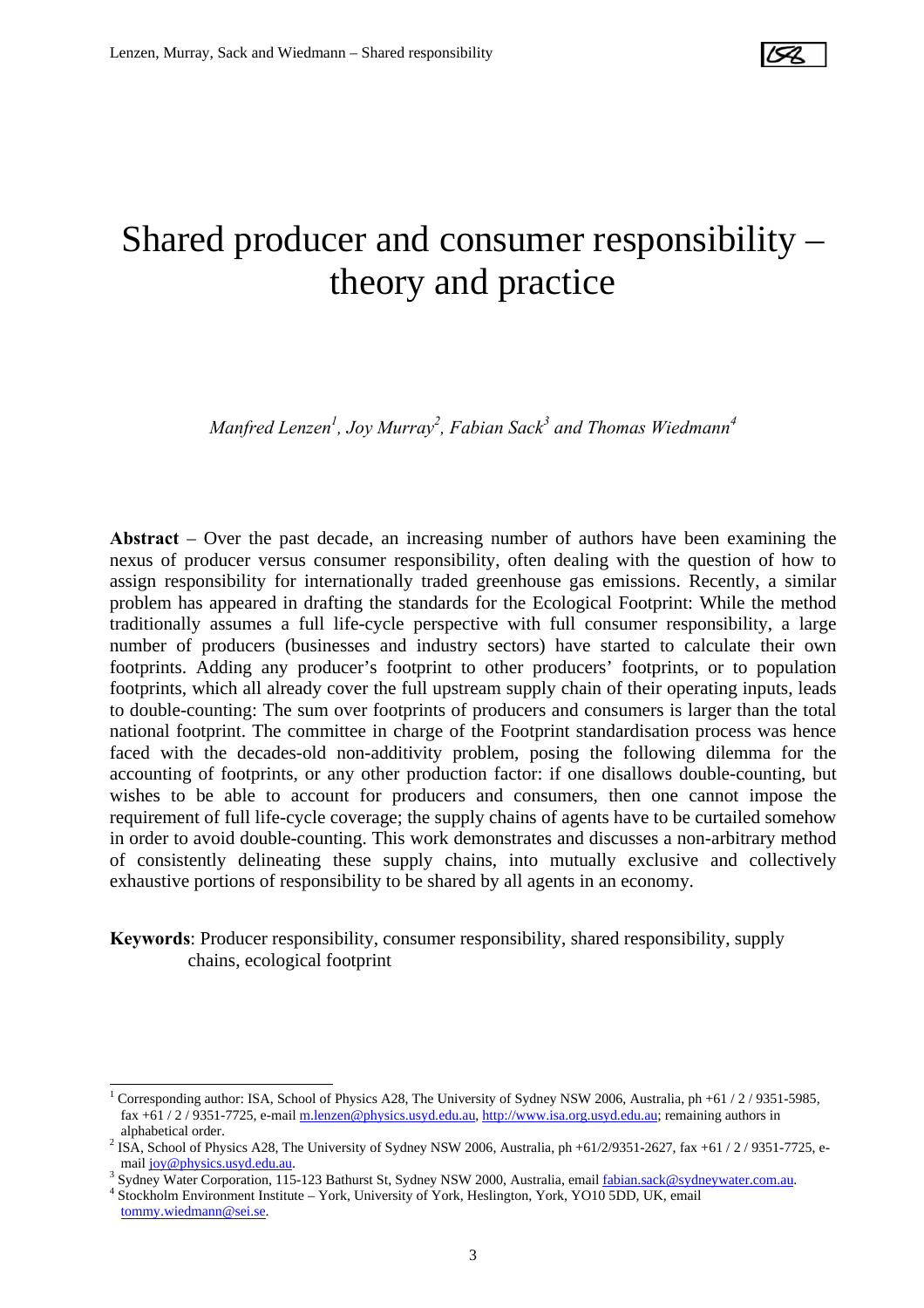

#### **1 Introduction: a brief history of producer and consumer responsibility**

It is perhaps because of the tendency of economic policy in market-driven economies not to interfere with consumers' preferences that the producer-centric representation is the dominant form of viewing the environmental impacts of industrial production: In statistics on energy, emissons, water etc, impacts are almost always presented as attributes of industries ('on-site' or 'direct' allocation) rather than as attributes of the supply chains of products for consumers. On a smaller scale, most existing schemes for corporate sustainability reporting include only impacts that arise out of operations controlled by the reporting company, and not supply-chain impacts (World Business Council on Sustainable Development and World Resources Institute 2001). According to this world view, "upstream and downstream [environmental] impacts are […] allocated to their immediate producers. The institutional setting and the different actors' spheres of influence are not reflected" (Spangenberg and Lorek 2002, p. 131).

On the other hand, a number of studies have highlighted that final consumption and affluence, especially in the industrialised world, are the main drivers for the level and growth of environmental pressure.<sup>5</sup> Even though these studies provide a clear incentive for complementing producer-focused environmental policy with some consideration for consumption-related aspects, demand-side measures to environmental problems are rarely exploited (Princen 1999, p. 348).

The nexus created by the different views on impacts caused by industrial production is exemplified by several contributions to the discussion about producer or consumer responsibility for greenhouse gas emissions.<sup>6</sup> Emissions data are reported to the IPCC as contributions of producing industries located in a particular country (Task Force on National Greenhouse Gas Inventories 1996) rather than as embodiments in products consumed by a particular population, irrespective of productive origin. However, especially for open economies, taking into account the greenhouse gases embodied in internationally traded commodities can have a considerable influence on national greenhouse gas balance sheets. Assuming consumer responsibility, exports have to be subtracted from, and imports added to national greenhouse gas inventories. In Denmark for example, Munksgaard and Pedersen 2001 report that a significant amount of power and other energy-intensive commodities are traded across Danish borders, and that between 1966 and 1994 the Danish foreign trade balance in terms of  $CO<sub>2</sub>$  developed from a 7 Mt deficit to a 7 Mt surplus, compared to total emissions of approximately 60 Mt. In particular, electricity traded between Norway, Sweden and Denmark is subject to large annual fluctuations due to varying rainfall in Norway and Sweden. In wet years Denmark imports hydro-electricity whereas electricity from coal-fired power plants is exported in dry years. The official Danish emissions inventory includes a correction for electricity trade and thus applies the consumer responsibility principle (Danish Environmental Protection Agency 1998).

Similarly, at the company level, "when adopting the concept of eco-efficiency and the scope of an environmental management system stated in for example ISO 14001, it is insufficient to merely report on the carbon dioxide emissions limited to the judicial borders of the company" (Cerin 2002, p. 59).<sup>[7](#page-6-2)</sup> "Companies must recognise their wider responsibility and manage the entire life-cycle of their products … Insisting on high environmental standards from suppliers and ensuring that raw materials are extracted or produced in an environmentally conscious way

<span id="page-6-0"></span> <sup>5</sup> <sup>5</sup> Hamilton and Turton 1999; Hamilton and Turton 2002; Lenzen and Smith 2000; Mélanie, Phillips, and Tormey 1994; Parikh 1996; Parikh and Painuly 1994; Wier, Lenzen, Munksgaard, and Smed 2001; Wolvén 1991. 6 Imura and Moriguchi 1995;Lenzen, Pade, and Munksgaard 2004;Proops, Faber, and Wagenhals 1993;Subak

<span id="page-6-1"></span><sup>1995;</sup>Wyckoff and Roop 1994; Bastianoni, Pulselli, and Tiezzi 2004. 7

<span id="page-6-2"></span> $\frac{7}{1}$  Cerin 2002 (p. 59) goes on to say that "an improvement in emissions within the judicial limits of the company may, within the scope of the whole life-cycle of the functions offered by the product and/or service, be a worsening of eco-efficiency". This has been quantitatively confirmed by Lenzen and Treloar 2003.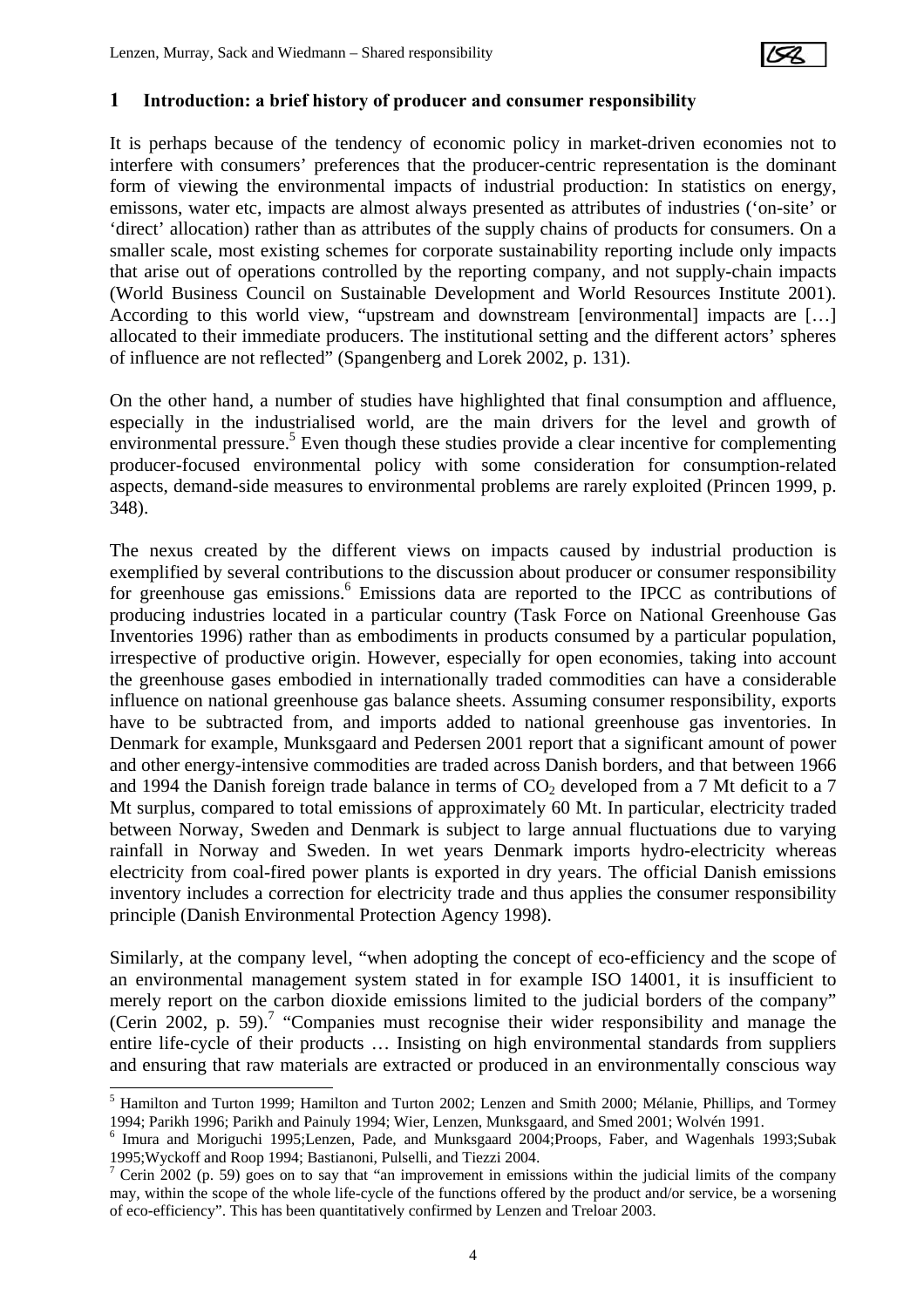provides a start" (Welford 1996, as cited in Cerin 2005a, p. 34). A life-cycle perspective is also taken in Extended Producer Responsibility (EPR) frameworks: "Producers of products should bear a significant degree of responsibility (physical and/or financial) not only for the environmental impacts of their products downstream from the treatment and disposal of their product, but also for their upstream activities inherent in the selection of materials and in the design of products" (Organisation for Economic Co-operation and Development 2001, p. 21-22). "The major impetus for EPR came from northern European countries in the late 1980s and early 1990s, as they were facing severe landfill shortages. [… As a result,] EPR is generally applied to post-consumer wastes which place increasing physical and financial demands on municipal waste management" (Environment Protection Authority New South Wales 2003, p. 2-4).

<span id="page-7-1"></span>In trying to operationalise EPR, the Chartered Institute of Purchasing and Supply UK 1993 launched voluntary guidelines for environmental purchasing (Chartered Institute of Purchasing and Supply 2000) and ethical business practices (Chartered Institute of Purchasing and Supply 1999). Recently, a range of companies have implemented policies that are aimed at reducing  $CO<sub>2</sub>$ emissions and packaging waste from upstream suppliers and increasing recyclability, or supplier environmental awards.<sup>[8](#page-7-0)</sup> At times, queries by users of products about the environmental performance of the supplier have initiated knock-on effects that lead upstream organisations to begin conducting environmental audits and implementing environmental management systems (Barry 1996).

On the down side, McKerlie, Knight, and Thorpe 2006 (p. 620) report that the concept of product stewardship "suggests that *all* parties with a role in designing, producing, selling or using a product are responsible for minimising the environmental impact of the product over its life. In practice, this "shared responsibility" extends beyond the producers and users of a product to include local governments and general taxpayers who incur the expense of managing products at their end-of-life as part of the residential waste stream. This shared approach does not clearly designate responsibility to any one party, diluting the impetus to advance waste prevention." Indeed, at present, most of extended-responsibility initiatives proceed in a more or less qualitative and ad-hoc, rather than quantitative and systematic way in selecting, screening, ranking or influencing other agents in their supply chain. We agree with Lloyd 1994, who states that "it will be impossible to produce a sufficiently credible ranking of suppliers without quantitative rating". Hence, the work described in this paper has the following objectives:

- − to demonstrate that there exists a ubiquitous need for a consistent and robust, quantitative concept of producer and consumer responsibility (Section [2\)](#page-8-0);
- − to explain the shortcomings of existing accounting methods, using an example of a simple supply chain involving producers and consumers (Sections [3.1](#page-11-0) and [3.2\)](#page-11-1);
- − to explain in plain terms the concept of shared responsibility as a solution to assigning responsibility to both producers and consumers, in a mutually exclusive and collectively exhaustive way (Section [3.3\)](#page-13-0);
- − to derive mathematical conditions under which responsibility sharing across single supply chains is independent of the delineation (classification, aggregation and boundaries) of supply chain participants (company branches, corporations, industry sectors etc; Section [4\)](#page-15-0);
- − to discuss the implications of shared responsibility (Section 5.1); and
- − to document experiences from applying the shared responsibility principle to Australian organisations, and outline challenges ahead (Section 5.2).

<span id="page-7-0"></span> <sup>8</sup> See Toyota Motor Corporation 2003, p. 5; Ford Motor Company of Australia Limited 2003, pp. 9-10; Chartered Institute of Purchasing and Supply UK 1993; Barry 1996; Norwich Union Central Services 2003; Carillion 2001; Vachon and Klassen 2006.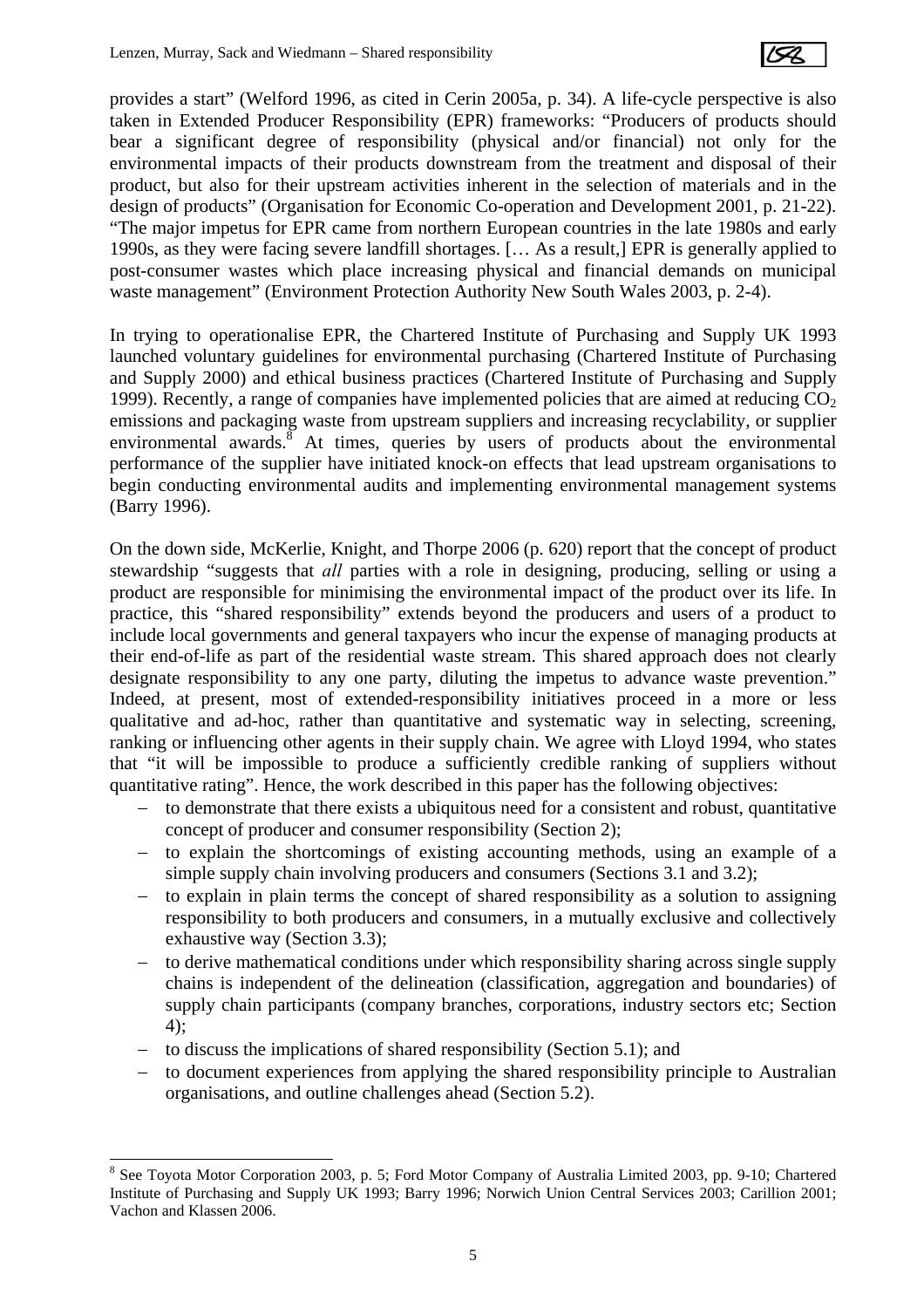

#### <span id="page-8-0"></span>**2 Conceptualising producer and consumer responsibility – attempts and problems**

#### 2.1 Previous attempts to quantify producer and consumer responsibility

An early attempt to develop an impact measure that deals with producers and consumers in a supply-chain formulation is Szyrmer 1992; based on the *total flow* concept by Jeong 1982;1984. Szyrmer's motivation for developing total flow arose out of the inability of Leontief's classical final-demand-driven inter-industry model to account for total industrial output, but only for the fraction of output that is delivered into final demand. Taking this approach, the responsibility for downstream impacts of some mining industries for example is negligible, since most ores enter other industries rather than being absorbed by final consumers, and all environmental consequences of mining would be passed on to metal works and downstream manufacturers and their customers (compare Milana 1985, p. 284). Thus, Szyrmer sought to formulate a measure that would account for transactions amongst producers as well as between producers and consumers, in other words for intermediate as well as for final demand. Szyrmer thought the total flow concept to be particularly applicable to firms, existing or new, and for identifying "key sectors". While the concept was introduced in terms of quantities, it applies equally to proxies such as responsibility.

Szyrmer (1992, p. 928) correctly points out an important disadvantage of the total flow concept, which is also at the heart of the argument pursued in this article: "A computational consequence of the non-causal nature of the total flow model is its non-additivity feature. As is well known, in the standard Leontief model, each unit of final demand has its own 'support network', that is, its own direct and indirect inputs that are perfectly separable from other inputs required by other final demand units. Thus, the whole production system becomes a collection of mutually exclusive and collectively exhaustive production inputs required by a given final demand mix. In the total flow model the mutual exclusiveness of inputs is not present. The same quantity of input *i* may be required at the same time by gross output of two (or more) different sectors, say *j* and *k* independently. This non-additivity property results in a number of computational (and conceptual) inconveniences. The total flow coefficient matrix cannot be expressed as the sum of an infinite power series. When using a total flow model for impact analysis, we should consider, in principle, only one sector at a time."

Non-additivity was already recognised as a problem for determining indirect requirements for gross output by Milana 1985. Based on Miyazawa 1966 formalism for partitioned input-output matrices, Milana and later Heimler 1991 constructed multipliers for the gross output of an industry sector or a company by separating that sector or company from the rest of the economy. Milana 1985 (p. 289), writes that "the sum of total output and primary input requirements for gross output […] leads to a double counting procedure because some indirect requirements of one industry are indirect requirements of other industries which use part of that output of that industry as an intermediate input." Similarly, Heimler 1991 (p. 263) acknowledges that "gross output of different industries cannot be summed because of double counting of intermediate consumption."<sup>[9](#page-8-1)</sup>

Ferng's 2003 production-benefit principle involves double counting for similar reasons. Even her shared-responsibility formulation  $\Phi A + (1-\Phi)B$ , where *A* and *B* are allocations of responsibility according to the consumer- and producer-benefit principles and  $0 < \Phi < 1$ , does not solve the

<span id="page-8-1"></span><sup>-&</sup>lt;br>9 <sup>9</sup> Oosterhaven and Stelder 2002 (p. 536, see also de Mesnard 2002) get around the double-counting problem by weighting the gross multiplier "with the fractions of total sectoral output that may rightfully be considered exogenous", that is the ratio of final demand and gross output. While adding up, this formulation does not accept any impact for intermediate transactions, so that a producer only delivering to other industries would end up having no impact, and hence no responsibility.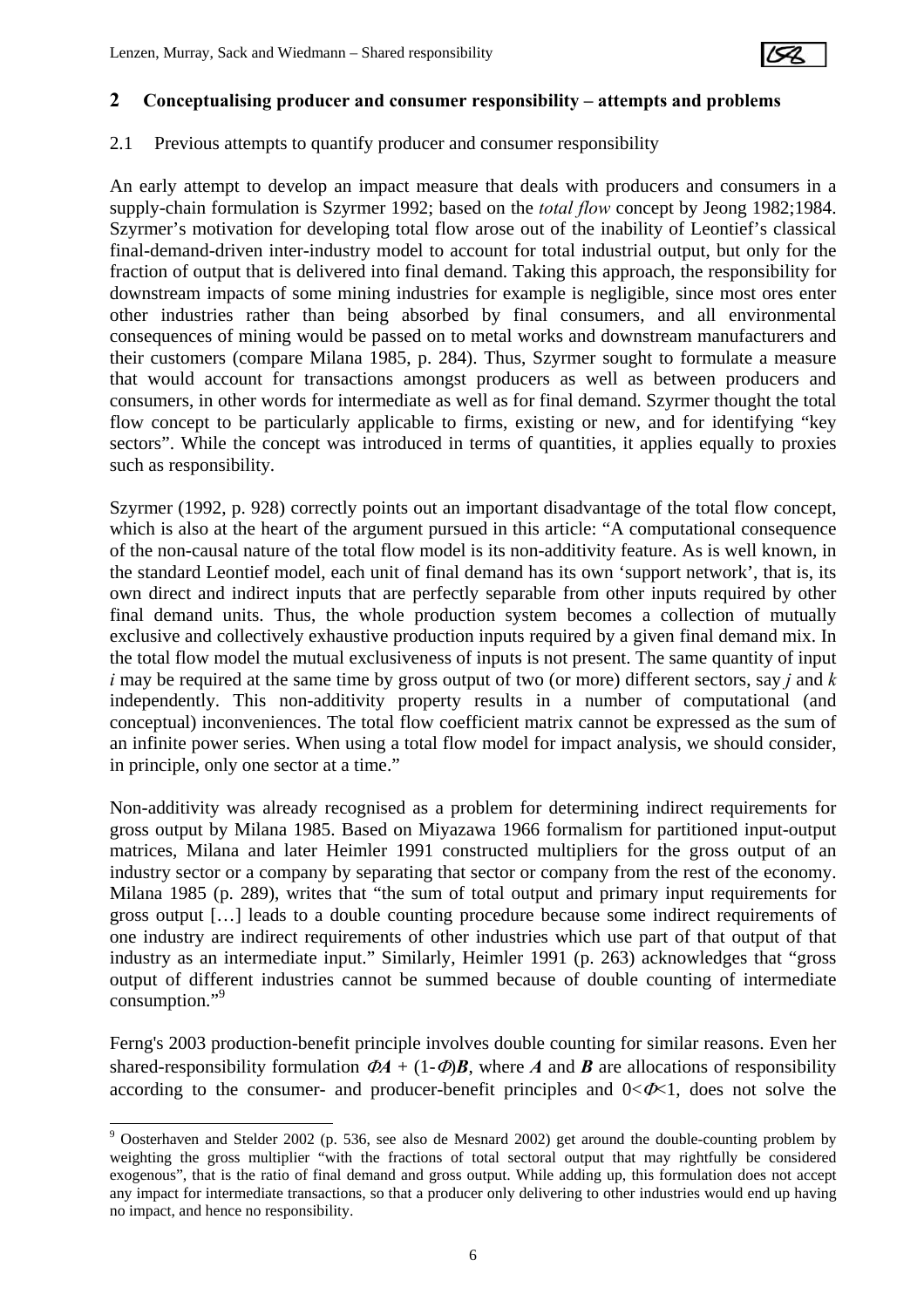

problem, since double counting is always inherent in the second term. Similarly, Kondo and Moriguchi 1998 discuss mixtures between producer and consumer responsibility, but concede that varying percentages of national direct, and attributed  $CO<sub>2</sub>$  emissions lead to totals depending on the allocation percentage. Bastianoni, Pulselli, and Tiezzi 2004 come up with a solution of distributing greenhouse gas responsibility to producers that avoid double-counting, but their approach is not invariant with respect to sector aggregation.<sup>10</sup>

Recently, Rodrigues, Domingos, Giljum, and Schneider 2006 have defined an indicator of environmental responsibility that accounts for transactions between countries in a 'fair' manner. Based on normative considerations, they derive environmental responsibility as a measure that takes indirect effects into account, follows economic causality, is additive across agents and normalised to the world total, is monotonic on direct environmental pressure and is symmetric with regard to consumption and production behaviour. $^{11}$ 

The last property – symmetry – requires further attention. First, Rodrigues, Domingos, Giljum, and Schneider 2006 (p.4) state "…that each economic agent is simultaneously both a consumer and a producer". In a closed economy the total of full producer and of full consumer responsibility is indeed the same and therefore symmetrical. However, this cannot be said for a single business or industry, because these entities may use primary inputs while not supplying final consumers at all, but only intermediate consumers (i.e. other firms). Similarly, sub-national sets of final consumers (people) may not be part of the labour force, and therefore not generate primary inputs. Hence, in this sub-national perspective, there may be agents who are only producers, and agents who are only consumers. The problem becomes asymmetrical.

Second, it is only by enforcing symmetry as a required property that the proposed indicator of environmental responsibility becomes unique. Rodrigues, Domingos, Giljum, and Schneider 2006 state that "…if one does not consider symmetry, then many possibilities arise regarding how to weigh the environmental pressure from consumption and from production." Whilst true, this is not a sufficient justification for implementing symmetry as an essential property.

Third, Rodrigues, Domingos, Giljum, and Schneider 2006 already make one qualification of their argument for imposing symmetry in conceding that (p.6) "there are situations of asymmetry in which a country is more constrained in the choice of its production activities than on its consumer choices." We contend their view by asserting that asymmetry in economic transactions is not the exception, but rather the rule, especially in a sub-national perspective: Agents belonging to different industry sectors have a very different (and limited) choice of choosing

<span id="page-9-0"></span><sup>&</sup>lt;sup>10</sup> Bastianoni, Pulselli, and Tiezzi 2004 distribute 100 units of emissions amongst three supply chain participants A, B and C by adding up carbon emissions along the chain, and then normalising by the total in order to compensate for multiple-counting. In their example, A emits 50, B 30, and C 20 units, so that "Carbon Emissions Added" (CEA) are 50, 80 and 100 units, respectively. Dividing by 230 and multiplying by 100 units gives 22 (A), 35 (B) and 43 (C), which add up to the correct total of 100 units. Now add a stage D after C that neither adds value nor emissions (an "agent" for C), so that the CEA are 50 (A), 80 (B), 100 (C) and 100 (D). Dividing by 330 and multiplying by 100 units yields CEA of 15.2 (A), 24.2 (B), and 30.3 (C and D). These CEA add up to the correct total, but they are very different from the 3-stage allocation. Given that the supply chain has not changed at all, this is inconsistent. For an

<span id="page-9-1"></span>invariant solution, see Sections 4.2 and 4.3.<br><sup>11</sup> Mathematically, this turns out to be the arithmetic average between the environmental pressure generated to produce the final demand and the primary inputs of an agent. Thus, the environmental responsibility of any country is a linear combination of the upstream environmental pressure of the final demand of that country and of the downstream environmental pressure of the primary inputs of that same country. In a practical application Rodrigues and colleagues apply this indicator to the trade of materials between countries (Rodrigues, Schneider, Giljum, Domingos, and Hinterberger 2004; see also Rodrigues and Giljum 2004;2005). In order to distribute total material responsibilities between both consumers and producers, they introduce Total Material Production (TMP) as a mirror indicator to Total Material Consumption and define a "fair" indicator of total material requirements (TMF) as the arithmetic average of TMC and TMP.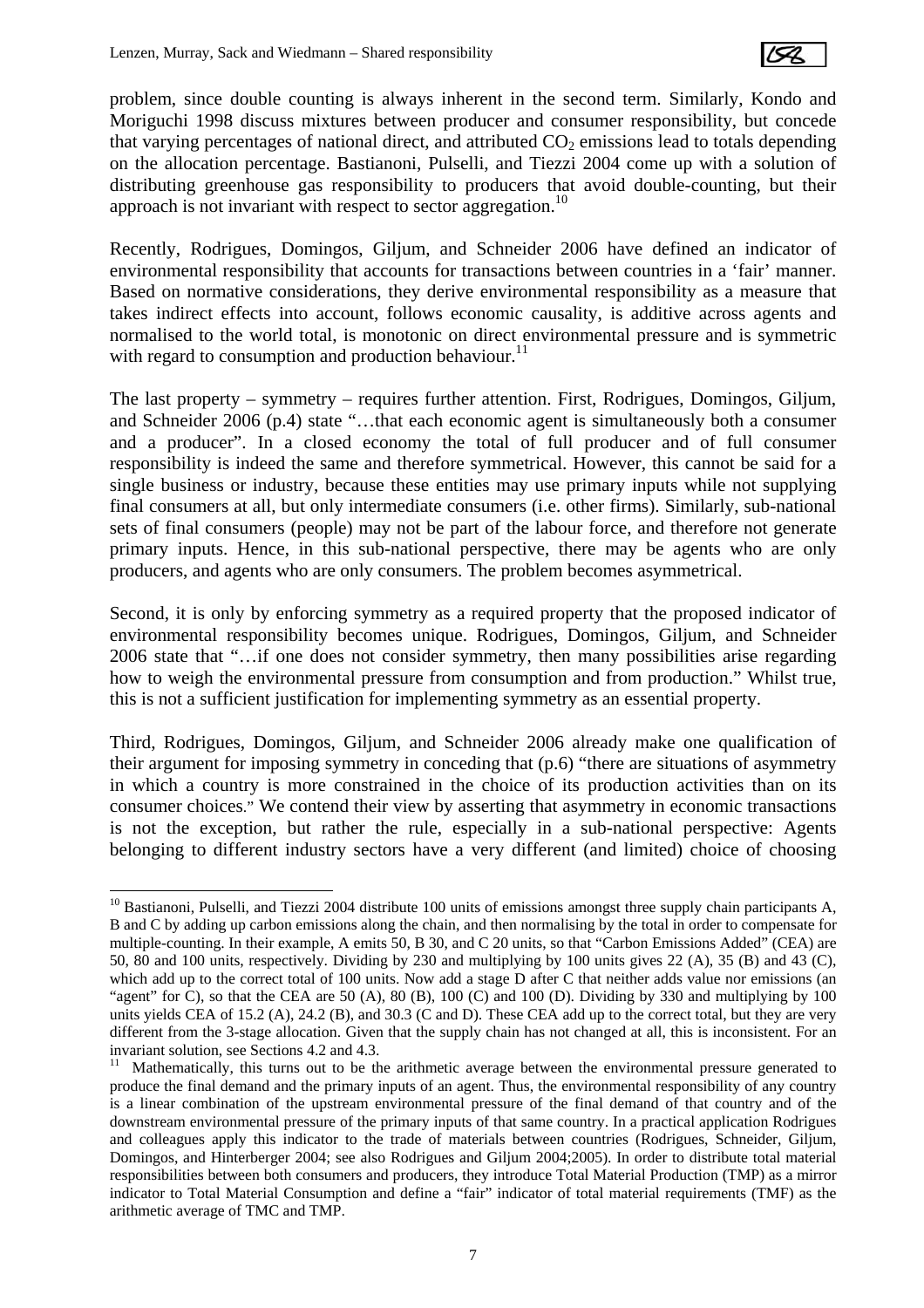operating inputs and output destinations (see Cerin and Karlson 2002). Hence, "the relations between the actors [in a supply chain] may be characterised by considerable asymmetries in iformation and power" (Cerin 2006, p. 217).

In Appendix 3 we show that the concept for an indicator of shared responsibility that we propose in this paper satisfies all five properties suggested by Rodrigues, Domingos, Giljum, and Schneider 2006 except for the condition of symmetry which we don't accept. Neither is symmetry a requirement for a unique solution, as we show in section [4.2.](#page-16-0)

#### 2.2 A recent example: The standardisation process of the ecological footprint

The debate described in the previous two Sections provides ample evidence for both the practical importance and the challenges of a robust attribution method that includes both producers and consumers. Perhaps the most recent example for this ongoing problem is the discussion surrounding the ecological footprint standards.

In 2004, three committees were set up by the Global Footprint Network<sup>12</sup>, with the task of drafting a set of standards for ecological footprint practitioners, dealing with National Footprint Accounts, application standards, and communication standards.<sup>13</sup> While the method traditionally assumes a full life-cycle perspective with full consumer responsibility, a large number of producers (businesses and industry sectors) have started to calculate their own ecological footprints. As a result, various parts of the application standards draft reflect the following requirements:

- − A: producers (businesses, industry sectors) can be assessed, in addition to consumers (populations in cities, regions, nations etc);
- − B: there should be no double-counting of ecological footprints of sub-national entities; the ecological footprint summed over cities, regions, companies and industries of a nation must match the national ecological footprint as listed in the Global Footprint Network's National Footprint Accounts;
- − C: ecological footprints should encompass the full life-cycle of products[.14](#page-10-2)

In the following Section we argue that 1) strictly speaking, only two of the three requirements can be fulfilled at any one time, 2) this dilemma is identical to the problems previous authors had in conceptualising producer responsibility (Section [2\)](#page-8-0), and 3) shared responsibility provides a way of meeting most of all three requirements.<sup>15</sup>

<span id="page-10-0"></span>

<span id="page-10-2"></span><span id="page-10-1"></span>

 $\frac{^{12}$  [www.footprintnetwork.org](http://www.footprintnetwork.org/).<br><sup>13</sup> [www.footprintstandards.org](http://www.footprintstandards.org/).<br><sup>14</sup> Some of the critique of the draft standards was aimed at the life-cycle reporting requirement for companies. Lifecycle accounting, it was pointed out, was too complex and too complicated: For business to embrace the ecological footprint it had to be easy, affordable and practical, and it had to adhere to the same boundary as the financial annual report, i.e. the company premise. While this is also a topical discussion within the Global Reporting Initiative and elsewhere (see Dey, Lenzen, Foran, and Bilek 2002), this work uses the three requirements above as a given starting

<span id="page-10-3"></span>point.<br><sup>15</sup> For further information on ecological footprints, and its connection with input-output analysis, see Lenzen and Murray 2003.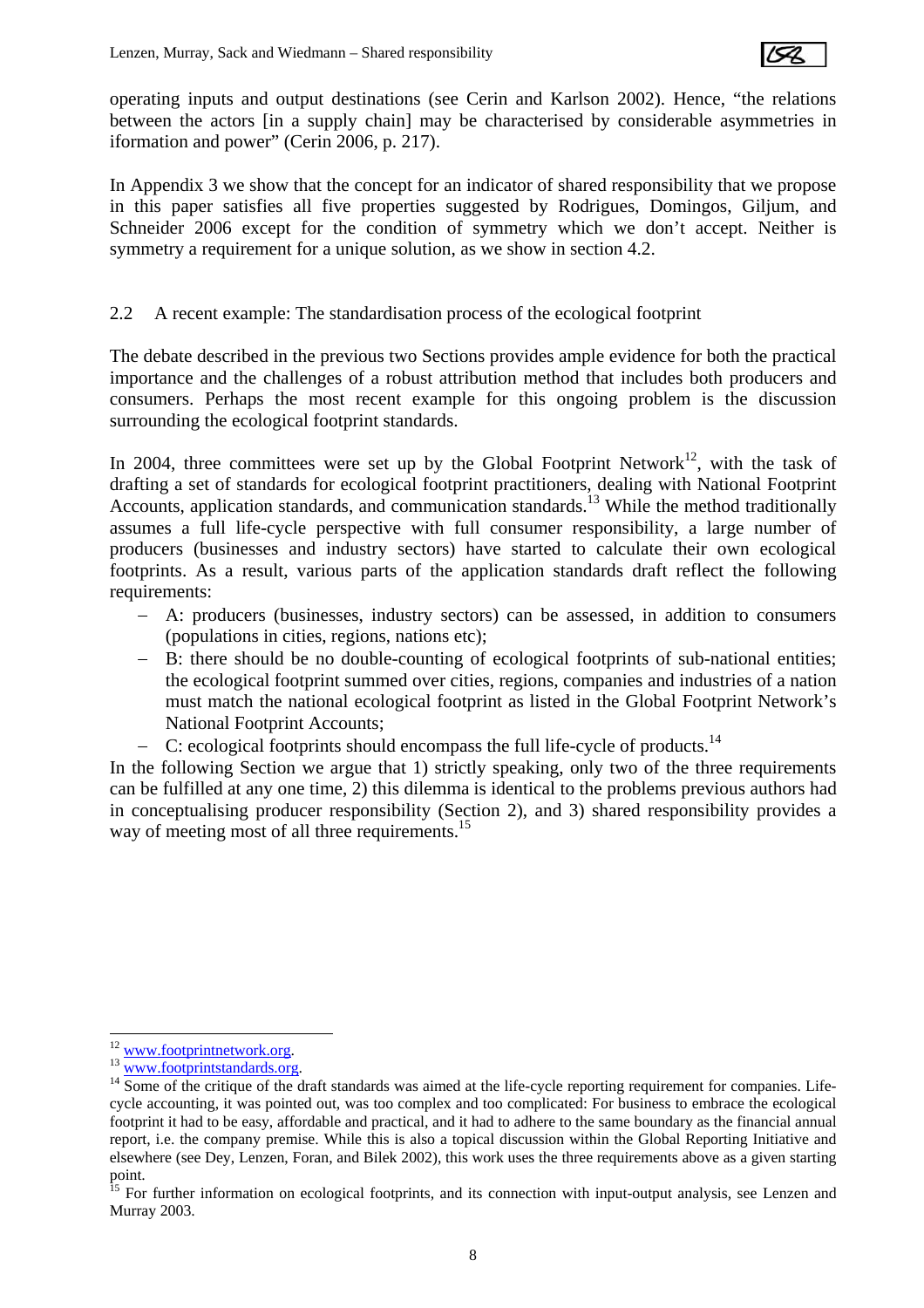

#### **3 Life-cycle accounting and shared responsibility**

#### <span id="page-11-0"></span>3.1 The problem of double-counting

In the same way as traditional Life-Cycle Assessment (LCA), the Ecological Footprint adds up all upstream impacts embodied in consumer goods. In the example supply chain (food in a glass jar) in Fig. 1, this is the footprint caused by the food manufacturer, plus the footprint caused by the manufacturer of the glass containers that the food manufacturer buys, plus the footprint caused for making the glass for the containers, plus the footprint caused by mining sand to make glass, etc.

Assume for the sake of illustration that the participants of this supply chain do not supply anyone other than their successor. Imagine that the producers of food and containers, plus the glass maker and the sand mining company all use traditional LCA to calculate and publicise their ecological footprint. The footprint caused by the food manufacturer supplying the consumer with food would appear in the population's ecological footprint, plus they would appear in the food manufacturer's ecological footprint. It is hence double-counted.

The footprint caused by mining sand appears in the ecological footprint of the sand mining company (as an on-site impact), in that of the glass maker, the container producer, the food company, and the final consumer (as an upstream impact). Hence, it is multiple-counted (Fig. 1). If every business and consumer in the economy used traditional LCA to calculate their ecological footprint, the sum would be much greater than the total national ecological footprint. The National Footprint Accounts would not balance. This can obviously not be right.



Fig. 1: Double-counting of ecological footprints, for one particular supply chain.

#### <span id="page-11-1"></span>3.2 Consumer or producer responsibility?

LCA is a method that assumes full *consumer responsibility*. In life-cycle thinking, the final consumer is placed at the very end of the supply chain. All impacts incurred during production are heaped onto the final product, making the final consumer ultimately responsible for them<sup>16</sup>. Therefore, if double-counting is to be avoided, LCA can only be used for the final consumers in an economy: the impacts of any producer must be zero. This is also the perspective taken by traditional Footprint estimates such as the National Footprint Accounts (NFA). After looking at

<span id="page-11-2"></span><sup>&</sup>lt;sup>16</sup> Already in 1774, Adam Smith remarked that "consumption is the sole end and purpose of all production" (Smith 1904).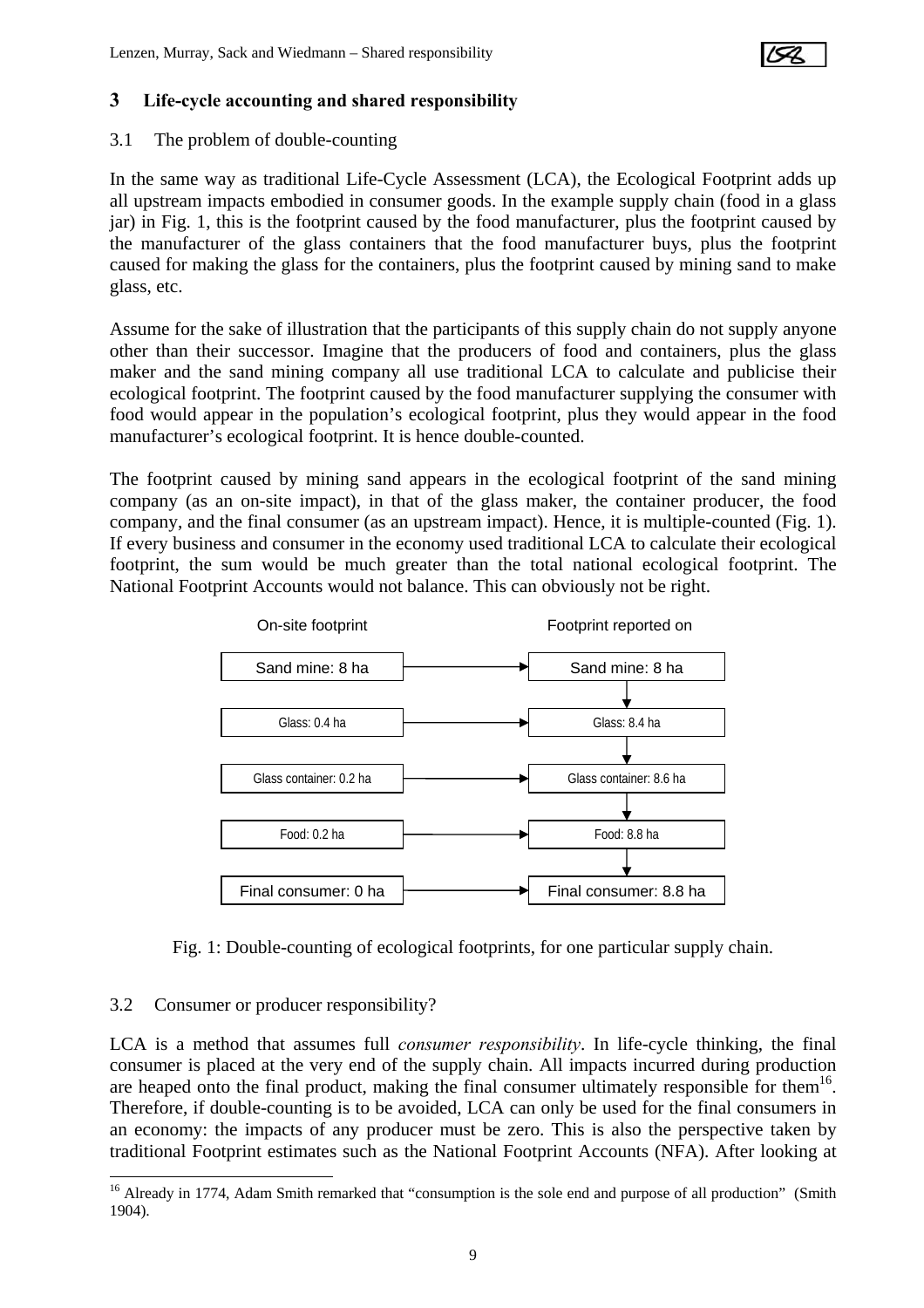

the total impact of production, imports and exports, the NFA calculations result in one figure, the Footprint of the final consumer of a nation in (global) hectares per capita. This is a full consumer responsibility account.

Other approaches assume full *producer responsibility*. For example, every country has to report their greenhouse gas emissions to the Intergovernmental Panel for Climate Change (IPCC). Some countries like Australia emit a lot during the production of goods that are exported. However the IPCC asks that these emissions appear in Australia's report, not in the report of the country that imports and consumes these goods. The literature contains some interesting debates about which approach is best.

Full consumer and producer responsibility are consistent with the principles of National Footprint Accounting in the sense that they do not lead to double-counting (Fig. 2).



Fig. 2: Full producer and consumer responsibility in ecological footprints, for one particular supply chain. The sum of all ecological footprints reported on is 8.8 hectares.

Returning to the requirements for ecological footprint standards, the LCA approach (Fig. 1) fulfils conditions A (producer assessment) and C (full life cycle), but fails B (double-counting). Full producer responsibility (Fig. 2) fulfils A and B, but fails C. Full consumer responsibility (Fig. 2) fulfils B and C, but fails A. Hence, neither approach satisfies all three requirements.

A particular disadvantage of full producer or consumer responsibility is that neither allows for *both* producers and consumers to report on their ecological footprints without double-counting. Full producer and consumer responsibility therefore appear somewhat unrealistic in their extremeness. Both producers and consumers wish to report their ecological footprint, and it is intuitively clear that responsibility is somehow shared between the supplier and the recipient of a commodity, because the supplier has caused the impacts directly, but the recipient has demanded that the supplier do so.

When thinking about environmental impacts of producers and consumers, crucial questions arise such as: who is responsible for what, or: how is the responsibility to be shared, if at all? For example: Should a firm have to improve the eco-friendliness of its products, or is it up to the consumer to buy or not to buy? And further: should the firm be held responsible for only the downstream consequences of the use of its products, or – through its procurement decisions –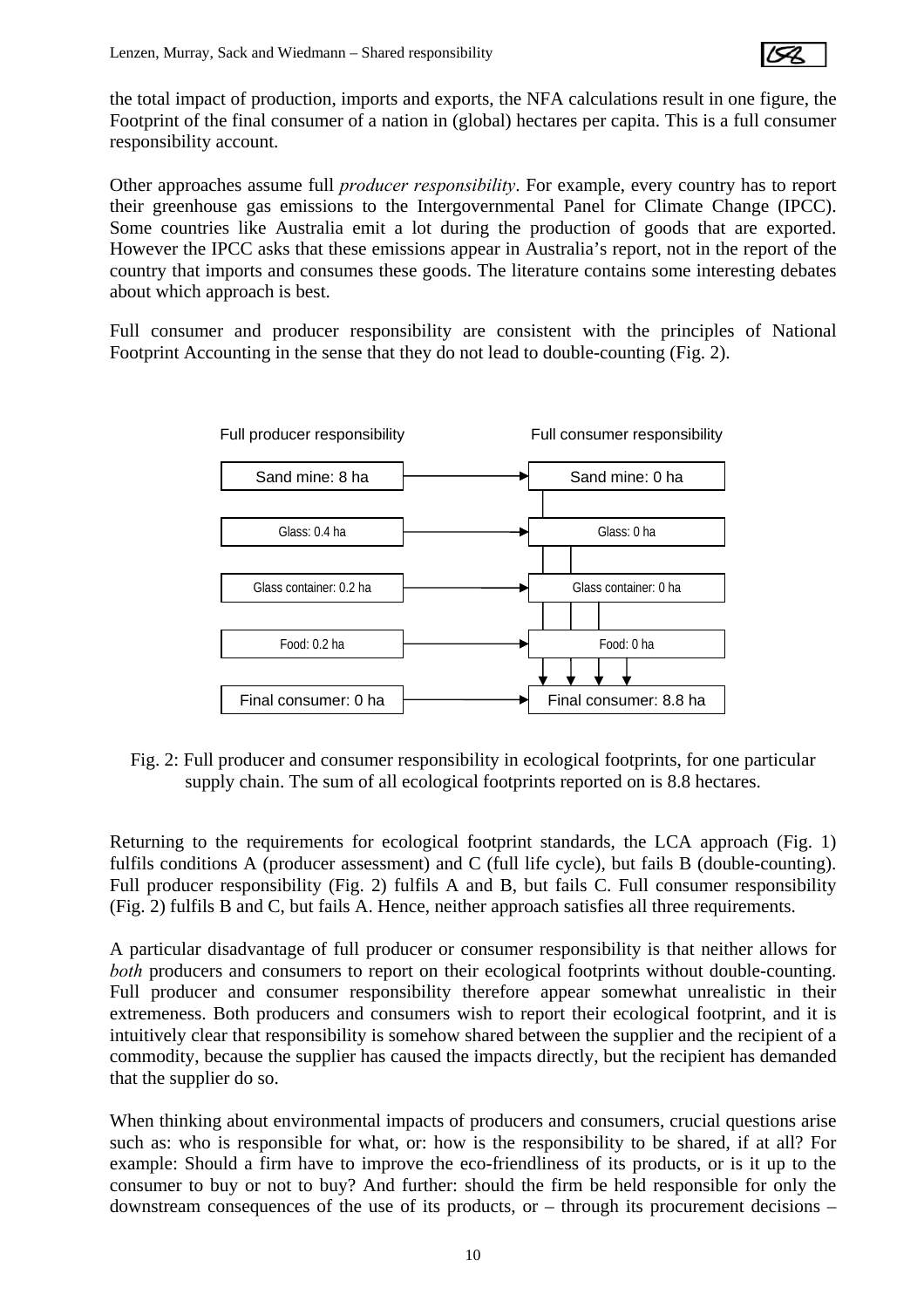

also for the implications of its inputs from upstream suppliers? And if so, how far should the downstream and upstream spheres of responsibility extend? Similar questions can be phrased for the problem of deciding who takes the credits for successful abatement measures that involved producers and consumers: Who has the best knowledge of, or the most influence over how to reduce adverse impacts associated with the transfer of a product from producer to consumer?

#### <span id="page-13-0"></span>3.3 Shared responsibility

As with many other allocative problems, an acceptable consensus probably lies somewhere between producer and consumer responsibility. In order to assign responsibility to agents participating in these transactions, one has to know the respective supply chains or inter-industry relations. Hence, a problem poses itself in form of the question: "How can one devise an accounting method that allows apportioning ecological footprints (or any other quantity) to both producers and consumers while avoiding double-counting?" This problem has been addressed in a recent publication by Gallego and Lenzen 2005.[17](#page-13-1)

The result is that in reality, both the final consumers and their upstream suppliers play some role in causing ecological footprints: The suppliers use land and energy in order to produce, and make decisions on how much land and energy to use, while consumers decide to spend their money on upstream suppliers' products. And this role-sharing probably holds for many more situations in business and in life. The concept of shared responsibility recognises that there are always two (groups of) people who play a role in commodities produced and impacts caused, and two perspectives involved in every transaction: the supplier's and the recipient's. *Hence, responsibility for impacts can be shared between them.* Naturally, this applies to both burdens and benefits.

The idea of shared responsibility is not new. However shared responsibility has only recently been consistently and quantitatively conceptualised by Gallego and Lenzen 2005. Sharing each impact – for example on a 50%-50% basis between the supplier and the recipient – gets rid of the double-counting problem (Fig.3).

<span id="page-13-1"></span><sup>&</sup>lt;sup>17</sup> A related approach ([http://www.sustainableinnovation.org/Recasting-TBL.pdf\)](http://www.sustainableinnovation.org/Recasting-TBL.pdf) challenges the division of the society into producers and consumers, and argues instead that (1) the ecological impacts of human activities are caused by actions that people take. Thus, responsibility and apportionment attaches to people, not producers or even consumers as abstractions, and (2) each person on Earth travels with their proportionate share of the planet's carrying capacity. Ecological footprints are then allocated based on the time people spend at work or at home. With this concept comes a slightly reformulated question compared to the one quoted above: "How can we devise an accounting method that allows apportioning ecological footprints (or any other quantity) to individuals while avoiding double-counting?" (personal communication, Mark McElroy, 15 Feruary 2006). Even though conceptually promising, this approach is not pursued further here because of a lack of systematic data on time spent by individuals.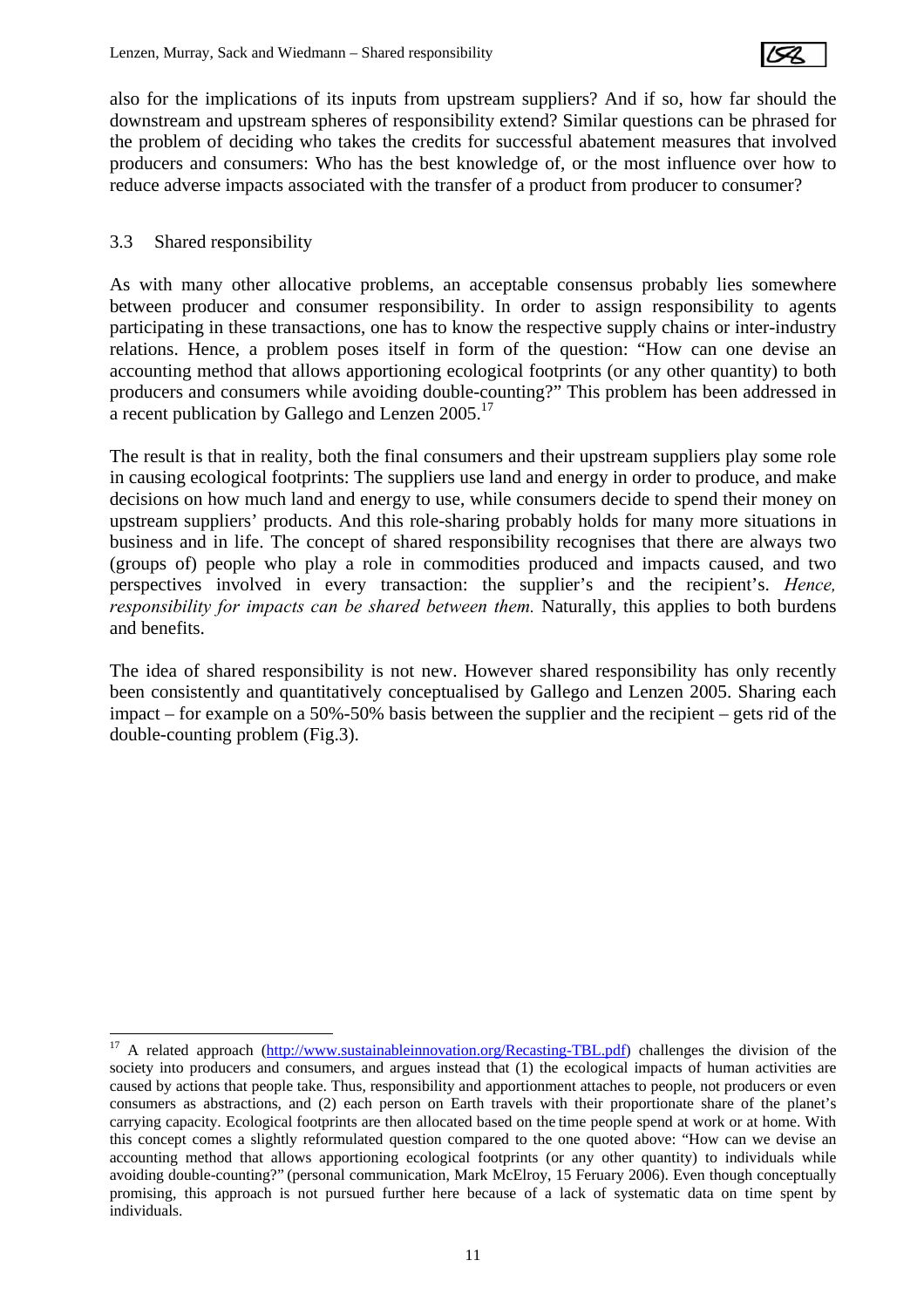

Fig. 3: Shared producer and consumer responsibility in ecological footprint reports, for one particular supply chain.

Adding up all ecological footprints in Fig. 3 above gives 8.8 ha, which is required for accounting consistency. Returning once again to the ecological footprint standards requirements, shared responsibility fulfils A (producer assessment) and B (double-counting). With respect to C (full life cycle), all stages of the supply-chain are present in the ecological footprint allocated to both producers and consumers, albeit each stage is shared at varying degrees with other supply chain participants.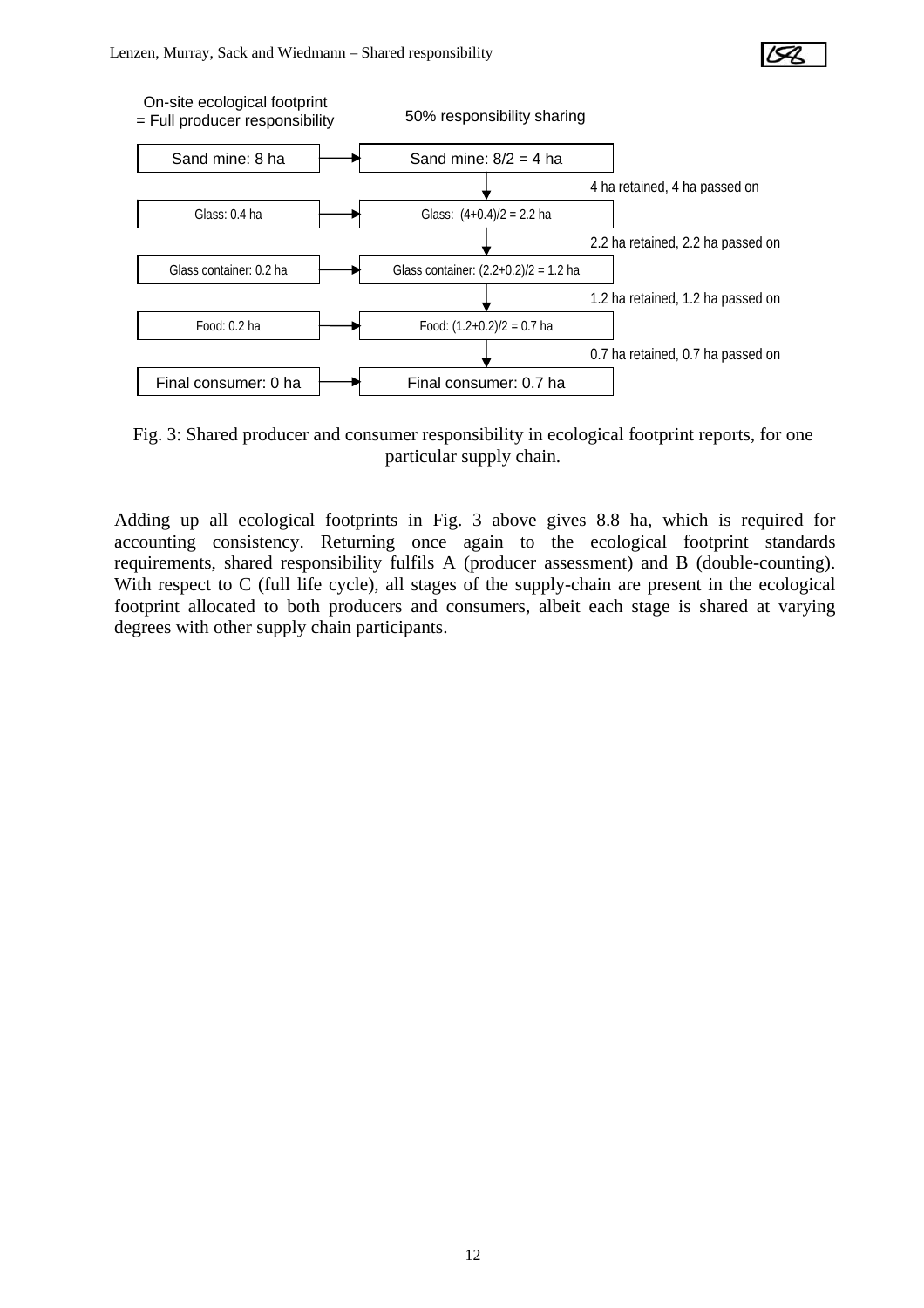$$
\mathscr{B}\!\!\!\!A
$$

#### **4 Invariance properties of shared responsibility**

#### 4.1 Mathematical formulation of shared responsibility

A mathematical formulation of shared responsibility as illustrated in Fig. 3 has been developed by Gallego and Lenzen 2005. Its centerpiece is a modification of the traditional input-output identity

$$
x = L y
$$
 with  $L = (I - A)^{-1} = (I - T \hat{x}^{-1})^{-1}$  (1)

to

$$
\mathbf{L}^{(\alpha)} = (\mathbf{I} - \boldsymbol{\alpha} \# \mathbf{A})^{-1} \text{ and } \mathbf{y}^{(\alpha)} = \underbrace{\boldsymbol{\beta} \# \mathbf{y}}_{\text{consumes}} + \underbrace{(\mathbf{I} - \boldsymbol{\beta}) \# \mathbf{y} + \left[ (\mathbf{1} - \boldsymbol{\alpha}) \# \mathbf{T} \right] \mathbf{I}}_{\text{produces}} ,
$$
 (2)

where **I** is the identity matrix, **A** the matrix of input-output coefficients, **T** holds intermediate inter-industry transactions, and where the Leontief inverse **L** links final demand *y* with gross output  $\mathbf{x} = \mathbf{T} \mathbf{I} + \mathbf{y}$  (diagonalised to  $\hat{\mathbf{x}}$ ). In the modified formulation in Eq. 2, the tensors  $\alpha$  and  $\beta$ represent responsibility shares amongst industries, and between industries and consumers, respectively. The symbol "#" means element-wise multiplication. Essentially, of any impact that a producer *i* receives from upstream, or causes on site, this producer *i* passes on a fraction  $\alpha_{ij}$  to other producers *j*, and a fraction  $\beta_i$  to consumers. The same producer *i* retains the responsibility for fractions  $1 - \alpha_{ij}$  and  $1 - \beta_i$ . Hence, the parameters  $\alpha$  (the *producer responsibility share*) and  $\beta$ (the *consumer responsibility share*) are numbers between 0 and 1.

<span id="page-15-0"></span>While Eqs. 1 and 2 are expressed in purely monetary terms, they can be generalised to represent a system of inputs and outputs for physical factors, for example ecological footprints. Let  $f =$  $\mathbf{F} \hat{\mathbf{x}}^{-1}$  be a vector of ecological footprints  $F_i$  of industry sectors *i* per gross output  $x_i$ . Then,  $f^{\dagger} L^{(\alpha)}$  is a vector of total ecological footprint intensities of commodities bought by final consumers, including responsibility shares in all supply chain links. The ecological footprint (scalar) of a final consumer with a commodity bundle *y* is then  $f^t L^{(\alpha)}(\beta \# y)$ , while direct and footprint  $f^t L^{(\alpha)}((I - \beta) \# y + [(1 - \alpha) \# T]I)$ . The total ecological footprint F is  $f^t L^{(\alpha)} y^{(\alpha)}$ . upstream producers of the same commodity bundle retain an ecological

At the limit  $\alpha_{ij} = \beta_i = 0 \ \forall i,j$ , where  $\mathbf{L}^{(\alpha)} = \mathbf{I}$  and  $\mathbf{y}^{(\alpha)} = \mathbf{x}$ , we recover the full producer responsibility formulation  $F = f^{\dagger} x$ . At the other extreme where  $\alpha_{ij} = \beta_i = 1 \ \forall i,j$ , we have  $\mathbf{L}^{(\alpha)} = \mathbf{L}$  and  $\mathbf{y}^{(\alpha)} = \mathbf{y}$ , and recover the full consumer responsibility formulation  $F = \mathbf{f}^{\dagger} \mathbf{L} \mathbf{y}$ . The shared responsibility thus provides a seamless transition between full producer and full consumer responsibility, while summing up to the correct total (*F*) for any setting of the responsibility shares  $\alpha_{ij}$  and  $\beta_i$ .

One question that remained unresolved in the exposition by Gallego and Lenzen 2005 was what value the responsibility shares  $\alpha_{ij}$  and  $\beta_i$  should assume. In this work we provide a unique solution to this problem, which we derive by imposing a number of invariance conditions.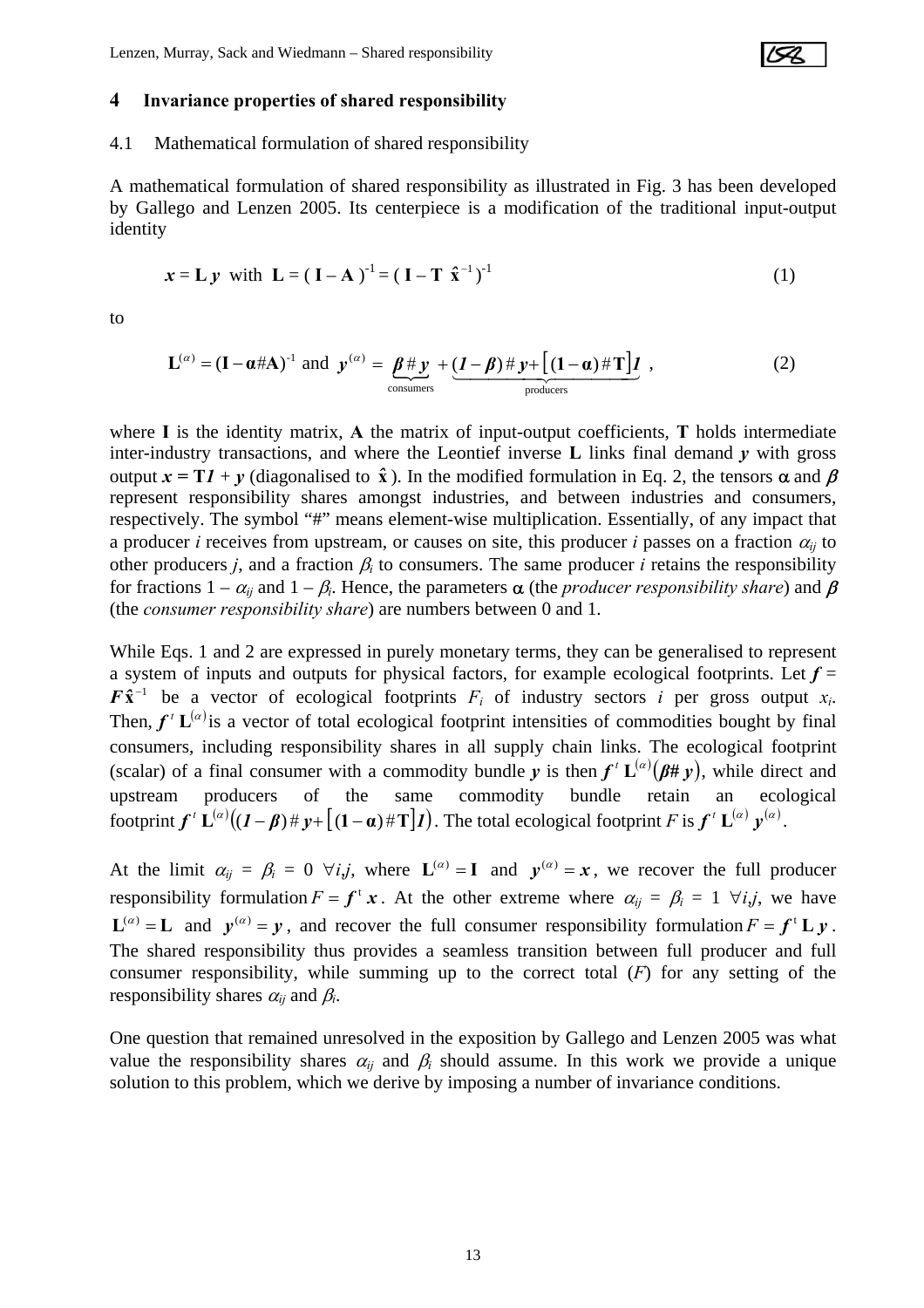$$
\mathscr{B}\!\!\!\!\!Z
$$

<span id="page-16-0"></span>4.2 Invariance with respect to disaggregating the supply chain (the agent problem)

Consider the responsibility scheme in Fig. 4, which is equal to that in Fig. 3, except that the food manufacturer does not sell directly to final consumers, but through an agent (for example a retailer, or a food outlet). Assume that the agent does not add any value to the food manufacturer's output, but simply on-sells the product that could be equally distributed by the manufacturer. For the sake of simplicity also assume that the agent causes negligible on-site ecological footprint.



Fig. 4: Shared producer and consumer responsibility in ecological footprint reports, for one particular disaggregated supply chain.

While this disaggregation changes nothing in terms of real commodity flows, the final consumer is all of a sudden assigned 0.35 hectares of ecological footprint, instead of 0.7 hectares as in Fig. 3. This dependence of responsibility allocations on the sector disaggregation is inconsistent and undesirable, because it creates incentives for de-merging in reporting practice.

In Figs. 3 and 4, suppliers and recipients shared ecological footprints on a 50%-50% basis. It is this fixed ratio that actually leads to the inconsistency: by arbitrarily breaking up supply chains into more disaggregated components, the impact at each stage gets halved, so that in a more extensive representation (Fig. 4), the final impact is necessarily smaller than in a shorter representation (Fig. 3).

A solution to this problem is to peg the percentage split of responsibility retained by the supplier  $(1 - \alpha)$  to a quantity that is independent of sector classification. Value added is such a quantity: No matter whether a supply chain is represented as many or few stages, total value added is always the same at the end of the chain. In this work we propose to use

$$
1 - \alpha_{ij} = 1 - \beta_i = \frac{v_i}{x_i - T_{ii}} \tag{3}
$$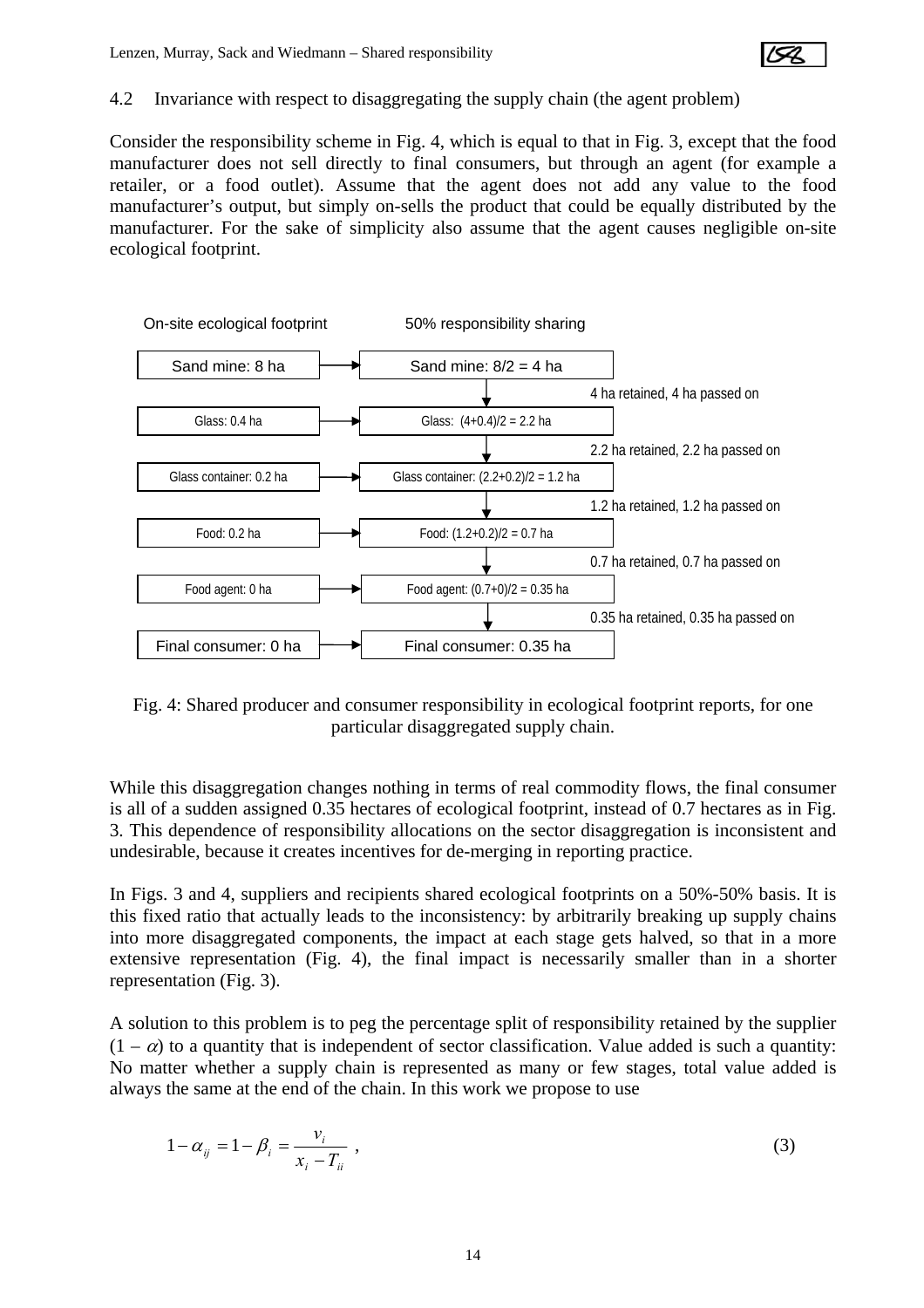

where  $v_i$  is value added of industry sector *i*, and  $x_i - T_{ii}$  is gross output minus intra-industry transactions, in other words net output. Intra-industry transactions  $T_{ii}$  have to be understood as transactions between different branches of the same industry sector. Note that both  $\alpha$  and  $\beta$  are now only a function of the supplying industry *i*, so that in Fig. 5 and following the variable  $\beta$  will not be used anymore.



Fig. 5: Shared, value-added-allocated producer and consumer responsibility in ecological footprint reports, for one particular supply chain.  $NO = net$  output,  $VA = value$  added.

In the left part of Fig. 5, ecological footprint (EF) and financial characteristics of the supplychain participants are added for illustration. Assume the sand mine supplies 1.6\$m worth of sand to the glass maker, to which the latter adds 1.6\$m of value (VA) to produce 3.2\$m worth of glass net output (NO). To this, the glass container manufacturer adds 4.8\$m of value, producing 8\$m worth of glass containers. To this, the food manufacturer adds 14\$m of value, producing 24\$m worth of food.

The sand mine will add 50% of value to sandstone by turning it into sand. Its owners will hence retain 50% of their ecological footprint (4 ha) and send the remaining 50% (4 ha) down the supply chain to the glass manufacturer. The glass maker will add 50% of value to sand by turning it into glass. The glass maker is hence assigned 50% of 4 hectares of ecological footprint passed down from sand, plus 50% of 0.4 hectares used while manufacturing glass. The remainder is passed on to glass containers. The glass container manufacturer will add 60% of value to glass, and is assigned 60% of land embodied in glass containers, and so on. Finally, the food manufacturer adds 64% of value to glass containers, and is assigned 64% of ecological footprint embodied in packed food. Final consumers (households, the government) are at the end of the supply chain, and receive the remainder remainder (0.42 ha).

The logic of this allocation scheme (as opposed to a 50%-50% split) is that an organisation that controls its production to a high extent, retains a high share of the responsibility for the ecological footprint. High control, or influence over the product can be approximated by high value added: Production processes that add a high percentage of value onto inputs usually transform these to a high extent, while low-value adding entities operate more like an "agent" of their inputs.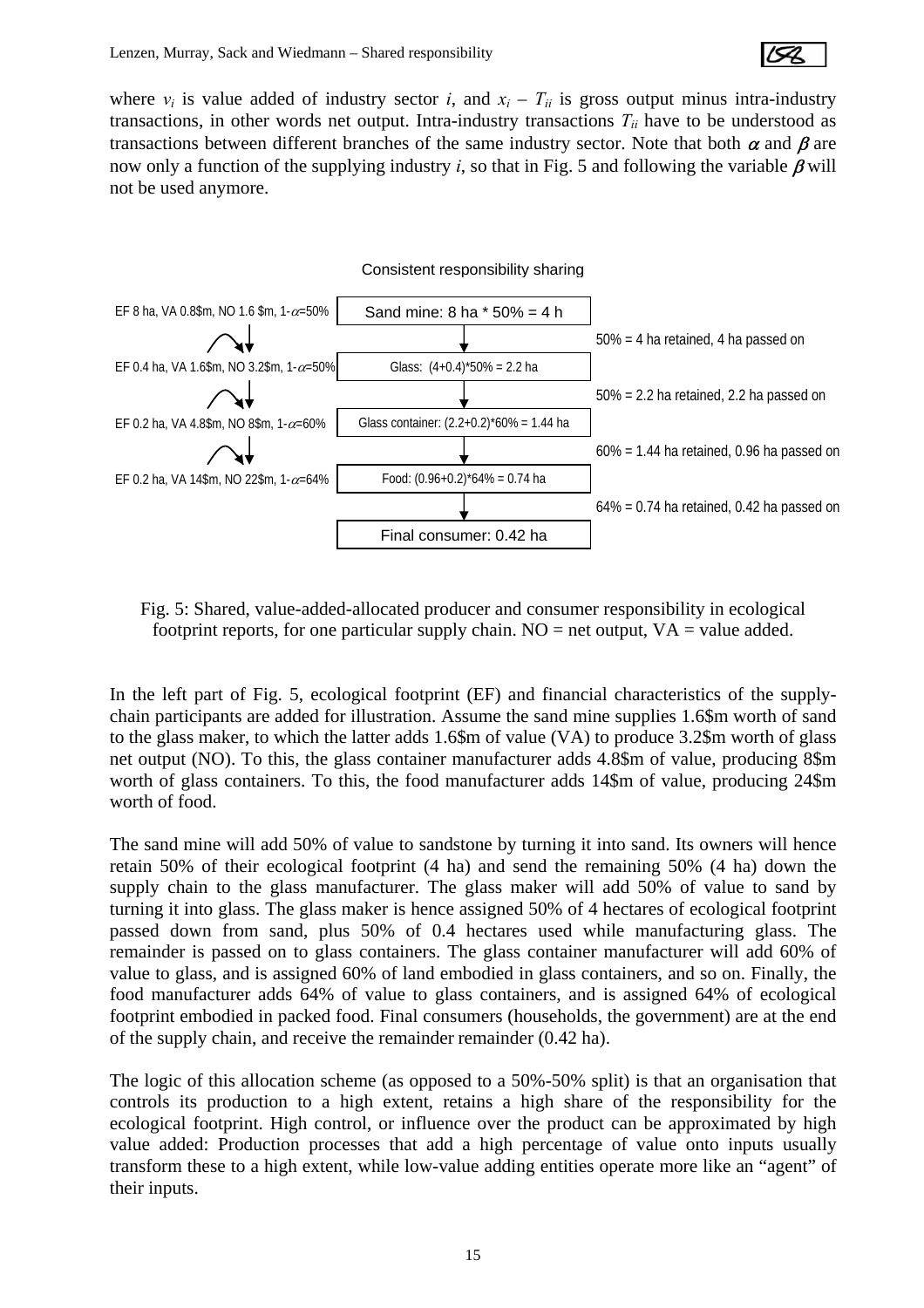

In contrast to the fixed 50% responsibility sharing depicted in Fig. 4, adding an agent to the food manufacturer does not change the allocation of shared responsibility, since the agent does not add value and hence is not assigned an ecological footprint. The final consumer is assigned 0.42 hectares, irrespective of the number of agents, or generally, the disaggregation of sectors involved in the production process (Fig. 6).



Fig. 6: Shared, value-added-allocated producer and consumer responsibility in ecological footprint reports, for one particular disaggregated supply chain.

#### <span id="page-18-0"></span>Invariance with respect to aggregating the supply chain 4.3

Every supply chain consists of trading entities, such as companies. In statistical databases, or economic models, these entities are classified into industry sectors. Generally, industry sector classifications vary from year to year, between countries, and across applications. In particular, some classifications are more aggregated than others.

Leontief-type input-output calculations are generally not invariant with respect to industry sector aggregation. This is because the aggregate sector is assumed to produce one homogeneous product. This product of the aggregate sector however is generally different to the products of the disaggregated sectors it comprises. Assuming that the disaggregated sectors generally all have a different input and output structure, aggregation leads to mis-representation of commodity flows.

As in the standard Leontief system, the dependence of shared responsibility allocations on the sector classification and aggregation is inconsistent and undesirable, because

- − it leads to results for one and the same economy being dependent on the model resolution;
- − economies with different sector classifications not being comparable.

There are however situations in which aggregation does not change commodity flows: In the special case of an exclusive linear supply chain, the standard Leontief formulation is invariant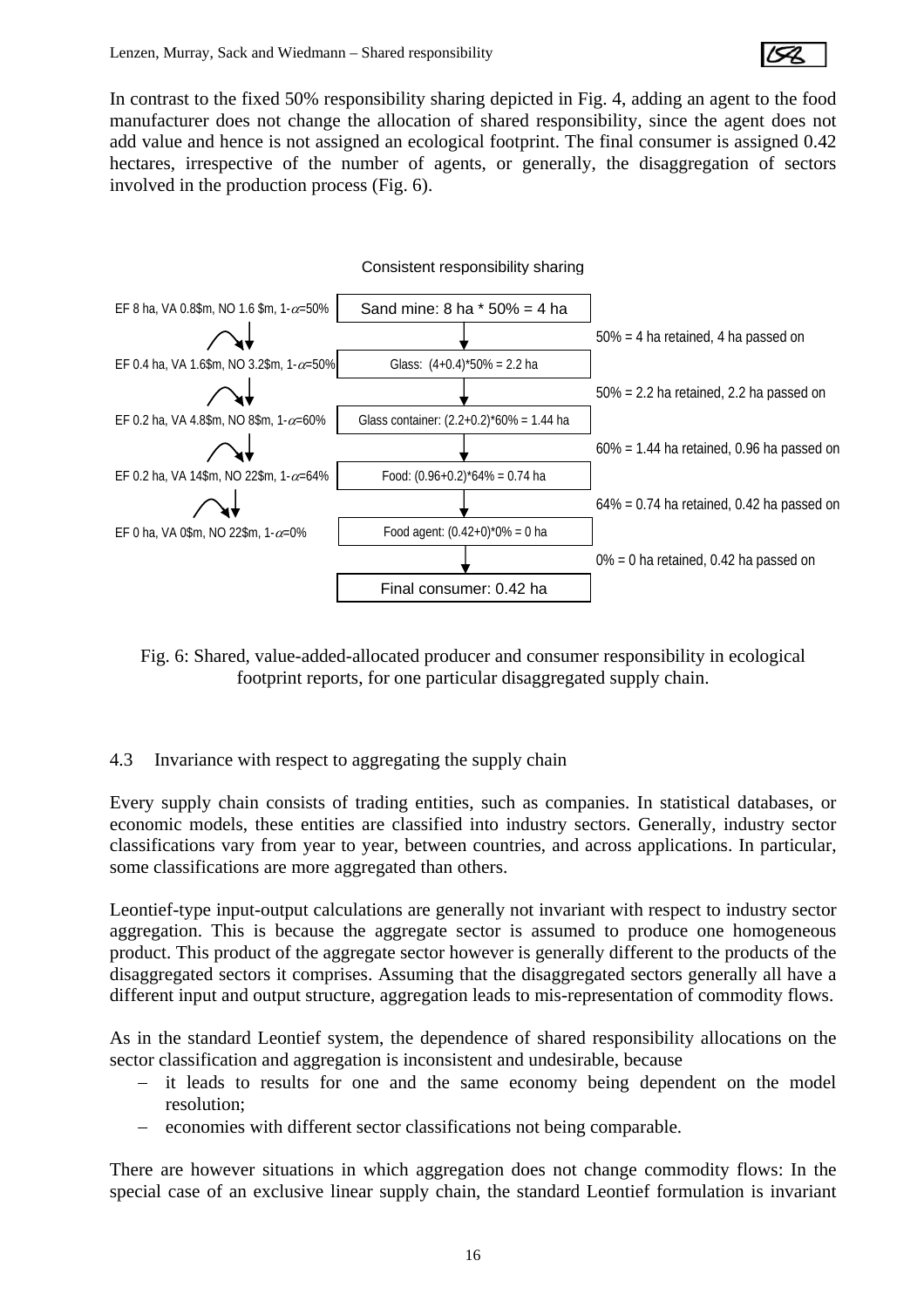

with respect to industry sector aggregation. For the shared responsibility formulation we ask that it is invariant to aggregation at least in this case where the standard Leontief formulation is invariant. If the responsibility shares are set as in Eq. 3, the shared responsibility formulation acquires the same invariance property as the standard Leontief formulation. This is proven in Appendix 1.

#### 4.4 Invariance with respect to gross or net accounting

l

Input-output accounting distinguishes between gross and net transactions tables. Net tables differ from gross tables simply in the fact that net tables have all diagonal elements (intra-industry transactions) set to zero. A number of authors have criticised the practice of gross accounting based on the standard assumption in input-output modelling of *sector output homogeneity*. The argument is that if an industry sector produces only one commodity, then there is no reason why establishments in the same sector should trade any of their own output, since they are producing that commodity themselves. Moreover, there is no unambiguous delineation of intra-industry transactions: They could theoretically cover inter-company, inter-branch, or even intra-branch transactions. Depending on their delineation, intra-industry transactions, and thus gross output, could assume any arbitrary magnitude.<sup>18</sup>

Fortunately, Weber 1998 has shown that multipliers of the form  $x^{-1}L$ , based on the traditional input-output relationship  $(Eq. 1)$ , are invariant with respect to net or gross representation. This invariance is a useful property, and should also hold for the shared responsibility formulation in Eq. 2. In Appendix 2 we show that this invariance holds if  $\alpha_{ii} = 1 \ \forall i$ . Thus, Eq. 3 and  $\alpha_{ii} = 1 \ \forall i$ fully defines the  $\alpha$  tensor in Eq. 2.

<span id="page-19-0"></span><sup>&</sup>lt;sup>18</sup> In his *Entropy Law and the Economic Process*, Georgescu-Roegen 1971 (pp. 253-262) elaborates on what he calls internal flows in Leontief's input-output table (Leontief 1941, pp. 15-18), and poses "the burning question" of "what place we should assign to the diagonal of an input-output table". He provides an illustration of the issue for the example of consolidating two sectors of a flow matrix, with the respective processes being aggregated into one industry or the products into one commodity group: Even if the diagonal elements of the initial flow matrix were zero, those of the consolidated matrix are in general positive. Georgescu-Roegen argues that after consolidation these diagonal elements must be suppressed, and the total output netted out, because from an analytical point of view, flows are associated with crossing a boundary. Since after consolidation these boundaries have disappeared, the now internal flows must be eliminated as well. On the other hand, Leontief 1941, in spite of having advocated zero diagonal elements, presents fully populated flow matrices. Many other authors support the practice of 'gross' flow matrices with the understanding that diagonal elements represent output that is used by the producing industry itself (such as coal for powering coal mining machinery). For example, Isard 1951 includes intra-regional flows in his multi-regional input-output framework, which contravenes Georgescu-Roegen's position that only trade between regions should feature. Dorfman, Samuelson, and Solow 1958 (p. 205) add: "we find it convenient to include the possibility that the industry does require some of its own product as necessary input in its production process. The importance of this is that in a dynamic model in which production takes times, the stocks of coal to be used in coal mining must be available *before* any new coal can be produced."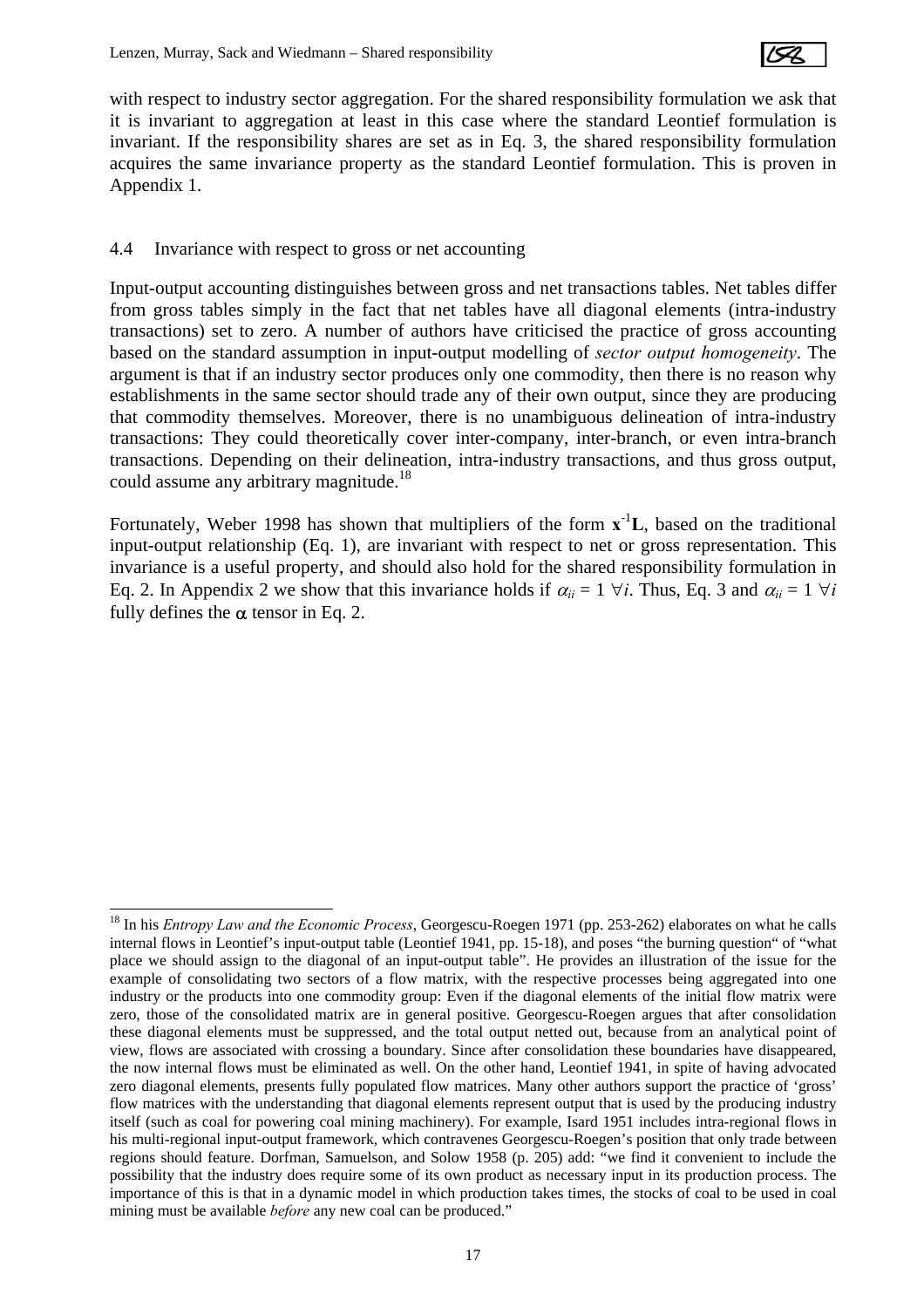

#### **5 Discussion: Shared responsibility – theory and practice**

#### 5.1 Some implications of shared responsibility

The main differences between the principle of shared responsibility, and that of either full producer or full consumer responsibility are:

- in contrast to full producer responsibility, in shared responsibility, every member of the supply chain is affected by their upstream supplier and affects their downstream recipient, hence it is in all agents' interest to enter into a dialogue about what to do to improve supply chain performance. There is no incentive for such a dialogue in full producer responsibility. In shared responsibility, producers are not alone in addressing the impact (ecological footprint) issue, because their downstream customers play a role too.
- in contrast to full consumer responsibility, shared responsibility provides an incentive for producers and consumers to enter into a dialogue about what to do to improve the profile of consumer products.

The latter point is acknowledged for example by Bastianoni, Pulselli, and Tiezzi 2004 (p. 255) who write that "assuming a consumer responsibility viewpoint, producers are not directly motivated to reduce emissions, while consumers, instead, should in theory assume responsibility for choosing the best strategies and policy by showing a preference for producers who are attentive to GHG reductions. However, without adequate incentives or policies, consumers are not likely to be sensitive with respect to their environmental responsibilities […]".

An interesting feature arising out of applying the shared responsibility principle is that the upstream responsibility for a given impact decreases with increasing distance between actors in the supply chain. In Fig. 5: the final consumer's demand of food entails an ecological footprint at the sand mine. The sand mine is five transactions away from the final consumer, and hence its ripple impact is hardly noticeable (0.42 ha out of an initial 8 ha). However, the sand mine is only two transactions away from the glass container manufacturer, and hence the ripple impact is higher at 1.44 ha. Finally the sand mine operator has the highest control and influence over how much land is used in mining and is assigned 4 ha. Diminishing influence is an interesting feature since it seems logical to assume that the further a receiving sector is located from the producer of the impact, the less control it has over that impact.

Generally put, "different (groups of) economic agents occupy overlapping spheres of social, economic and political influence […], a quantification of [these] influences […] would be a precondition for an allocation of environmental responsibilities to specific actors" (Spangenberg and Lorek 2002, p. 128). Accordingly, choices of responsibility shares should ideally reflect suppliers' and recipients' financial control, innovation potential and business relations, as well as their influence over production processes and their options to substitute suppliers or buyers (compare Global Reporting Initiative 2002, p. 26). Value added indicates whether or not a producer has transformed operating inputs in any significant way, and is therefore a good proxy for control and influence over production. A logical step onwards from asserting responsibility is to implement actual legal obligations, or property rights.

#### 5.2 Shared responsibility and property rights

Steenge 2004 (p. 48) has created an interesting link between the concept of shared responsibility, and the Coase Theorem (Coase 1960). Using Leontief's abatement model (Leontief and Ford 1970), Steenge quantitatively confirms that *overall* allocation of resources will be efficient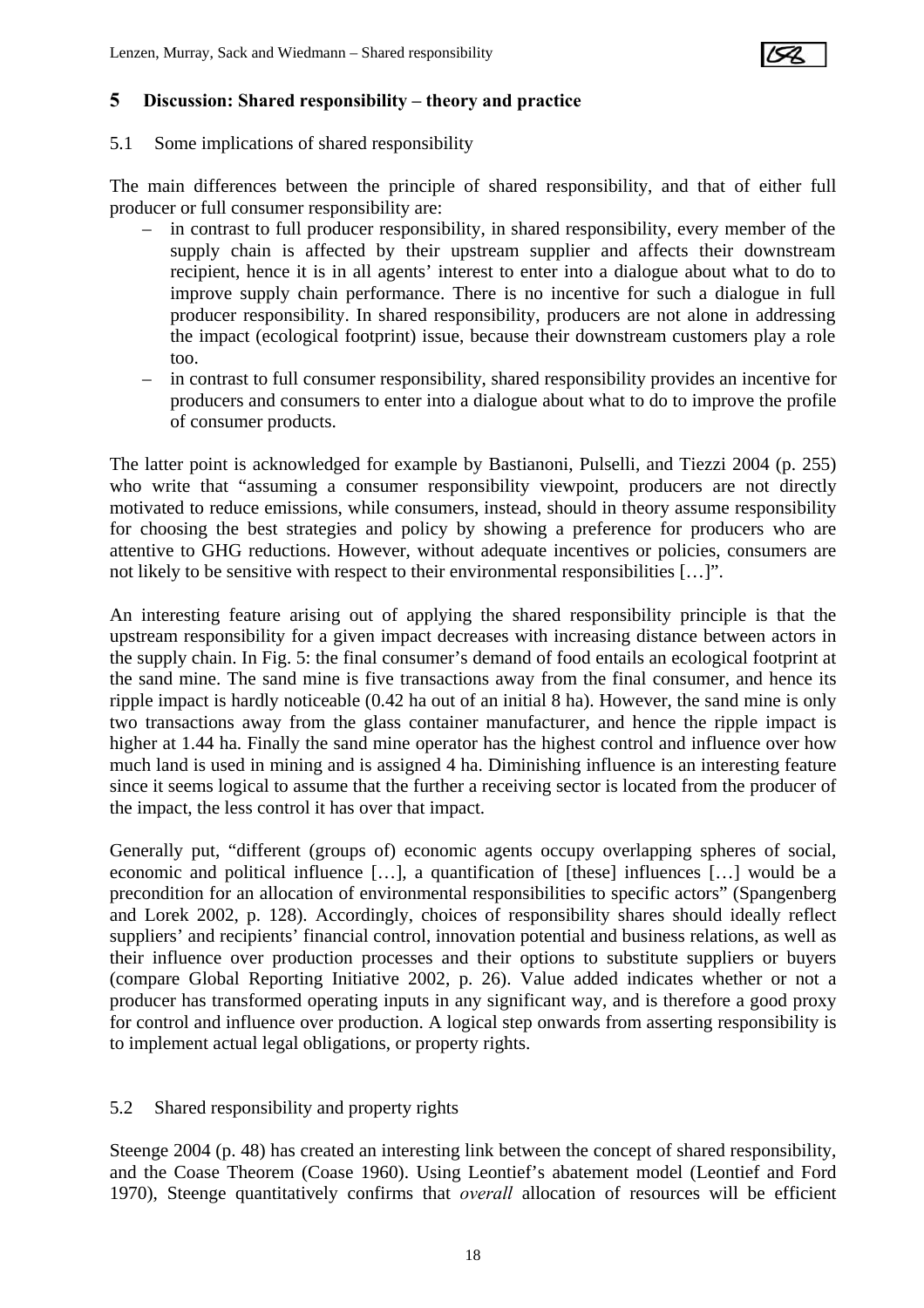independent of allocation of property rights, given no income effects and zero transaction cost. Nevertheless, Steenge acknowledges that the nature of shared responsibility, or "reciprocity" in Coase's terminology, depends on the allocation of property rights: "Indeed, the Coasean prescription of allocating property rights has consequences at the individual level which often are viewed as unfair and unjustified." However, Steenge also points out that traditionally, Coase's point was only exemplified for a few agents at any one time. In reality, there will be a multitude of agents that "are interconnected in the sense that they use each other's outputs, either directly or indirectly. In such a context, the idea of 'offenders' and 'victims' seems less justified. The reason is not difficult to see: A smoke emitting factory produces this smoke precisely to satisfy demand from another sector which itself may be quite clean. So who would be considered as being 'responsible' for the smoke? In a sense, it rather is the *entire* economy (because of the existing interconnections) that should be held responsible. But that means that *each* sector in an indecomposable economic system can be given (part of) the blame. This also means that, in this context, a distinction on moral grounds between polluting and non-polluting sectors makes less sense. In fact we might say that interconnectedness makes every one responsible" (Steenge 2004, p. 73; see also Steenge 1997).

According to Steenge (p. 48), "Coase proposed that, basically, public authorities should confine themselves to establishing and maintaining a system of property rights", rather than a system of corrective taxes and subsidies (Pigou 1920). In this respect, Steenge suggests that (p. 73) "… the 'blame' therefore should not be put arbitrarily at those points where, as a consequence of activities of entire production chains, emissions happen to occur. The [input-output] model expresses this by telling us that changes in the production process of any sector can be passed on straightforwardly to the next sectors, which in their turn can pass it on to further ones, and so on."

Taking Steenge's argument further, Cerin and Karlson 2002 and Cerin 2006 suggest actively rearranging corporate legal ownership of production processes, or property rights, in order to provide incentives for extended producer responsibility for environmental impacts. They argue that even if major environmental impacts occur outside producers' legal boundary, they often possess the control over, and the best competence to reduce those impacts, but they are neither obliged nor stimulated to abate because they do not own property rights over upstream and downstream stages of the products' life-cycle (stewardship). In this case, if other agents (for example consumers) wanted to abate they would first have to acquire the necessary information, thus incurring transaction costs that could be avoided if the agent with the best abatement competence (the producer) was given the property rights over the respective part of the product life cycle.<sup>19</sup> In this respect, Cerin 2005b again uses the Coase theorem to explain the necessity of giving the rights to resources to those who can use them most productively in order to keep transaction costs down and to increase overall efficiency. This control-based delimitation of production ownership would also correspond directly to control over financial risk, for example from new environmental policies, or resource price increases (cf. Cerin 2002, p. 59).

The shared responsibility approach advocated here rings true with all of the above: After exchanging "property rights" for "responsibility" in the previous paragraph, Cerin and Karlson's

<span id="page-21-0"></span><sup>&</sup>lt;sup>19</sup> For example, drivers do often not possess the technical knowledge required to operate a car at minimum fuel consumption and emissions. On the other hand it is not the obligation of car manufacturers to maintain the car in optimum working order, once sold. The result is either drivers shouldering transaction costs (efforts to acquire technical knowledge, workshop bills) in order to keep fuel consumption low, or cars running at suboptimal performance. Assuming that drivers do not really want a car as such, but mobility, it would be more efficient if car manufacturers sold mobility (kilometres) rather than cars. In such a scenario, manufacturers would own and hire out car *and* petrol, rather than sell or even hire out only cars. Since manufacturers have better product knowledge, cars would operate efficiently in order to keep mobility cost low and the manufacturer competitive. Drivers would not worry about which model car to buy, and how to maintain it.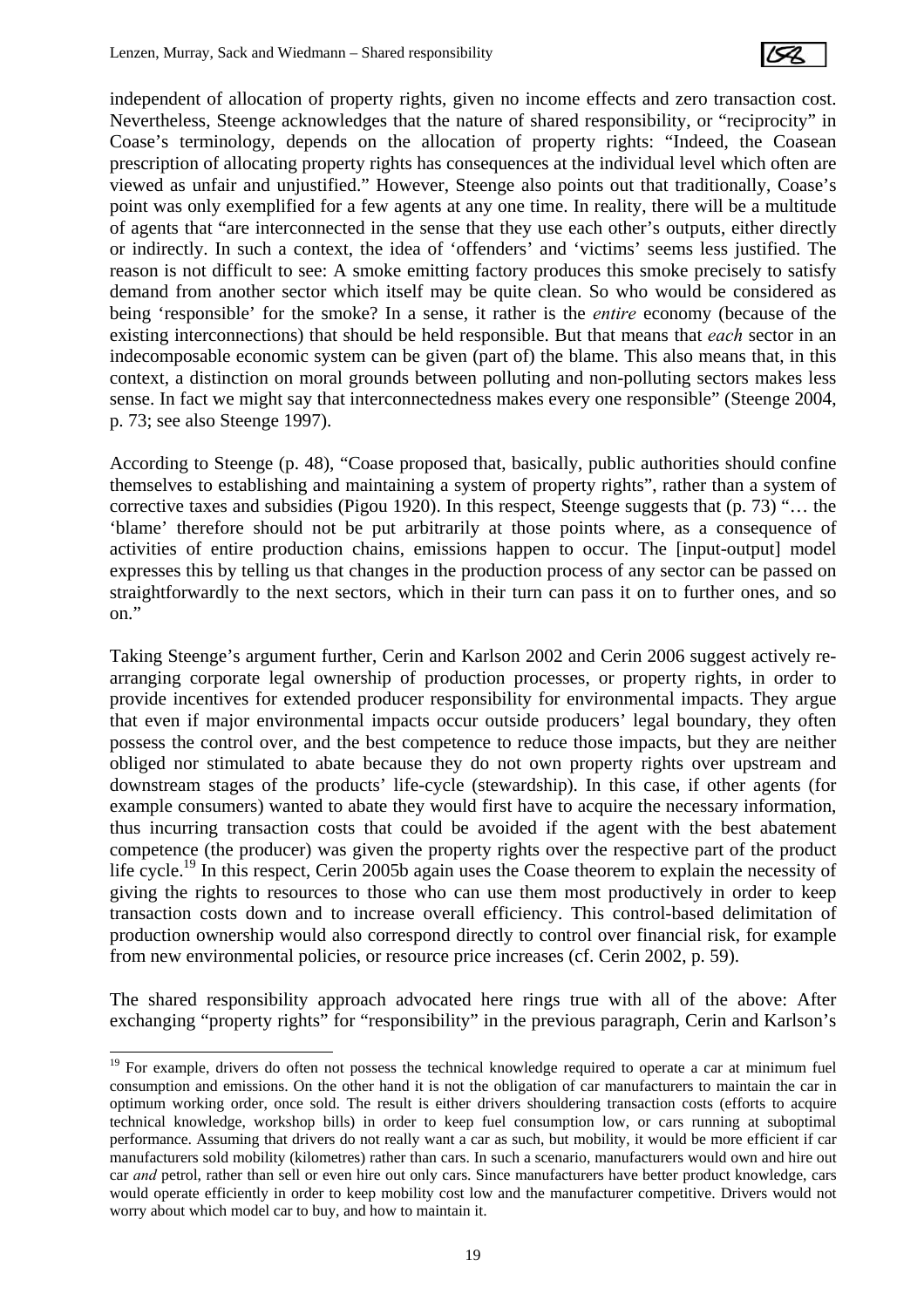

argument still makes good sense. In essence, our shared responsibility scheme is a suggestion for a method of exactly how to allocate property rights and pass on responsibility in a non-arbitrary way across entire supply chains without any double counting.

#### <span id="page-22-2"></span>5.3 Applying shared responsibility: experience from reporting practice

During the course of developing this approach the authors have road-tested the idea with a wide range of organisations some of which were part of a two-year action research project to examine the sustainability reporting support needs of business, industry, government and non-government organisations.[20](#page-22-0) This road-testing has revealed a number of positions: While some were critical of the approach for a range of practical reasons others took an academic interest in examining possible solutions. The general discussion sparked interest in the philosophical dilemmas inherent in the construct of 'responsibility' and its apportioning.

Behind several of the arguments was a practical consideration of cost in time, money and energy associated with stakeholder education or re-education. For example a non-government organisation with an interest in bringing about change through buyer activism may have invested heavily in community education programs that rely on the end-user taking responsibility for environmental or social problems associated with the production of some goods. The 2004 *No Dirty Gold*<sup>21</sup> campaign conducted by Earthworks and Oxfam and aimed at Valentine's Day jewelry buyers relied on the passion of activists and their ability to convince buyers of their responsibility for the health and safety of mine workers. The organisation may be reluctant to embrace a methodology that would require a new public education strategy and could, in the sharing of responsibility, diffuse the focus for activism.

Another organisation had, a few years earlier, begun to report on greenhouse gas emissions, accepting full upstream responsibility, and publicising abatement plans and targets. A new approach that provided a distinct drop in emissions and assigned some of the 'blame' to others they felt would be viewed with the utmost suspicion among external stakeholders. It would require a considerable investment in education to explain this new position. A related position was that voiced by a member of a large industry who felt that the time and effort required to convince internal stakeholders, in particular the Board of Directors, would be considerable and unless there was some outside pressure to adopt shared responsibility as a reporting methodology support for such a campaign would not be considered.

Some organisations responded primarily to the academic argument: Producer and consumer footprint should never be mixed, or added up, and the full producer and full consumer responsibility view (Fig. 2) should just be taken as the same number looked at from a different perspective (compare also Dietzenbacher 2005).

One criticism of the shared responsibility solution was that financial value added reflects both consumer preferences (demand) and resource or service scarcity (supply), and that therefore it does not serve as a direct causal basis from which to assign producer responsibility. It was argued that a more pragmatic approach would be to assign responsibility shares that ensure best possible influence in the sense of best possible *financial ability* to abate adverse impacts. Based on this rationale, the responsibility share could be pegged to gross operating surplus as the only discretionary component of value added. However, a disadvantage of the surplus-pegging method is that it does not have the same invariance property as the standard Leontief formulation (see [4.3\)](#page-18-0).

<span id="page-22-1"></span>

<span id="page-22-0"></span><sup>&</sup>lt;sup>20</sup> A full report of this project can be found at  $\frac{http://www.isa.org.usyd.edu.au/research/TELEPA.shtml}{http://www.wrm.org.uy/bullet_in/80/Africa.html}$  and [http://www.nodirtygold.org/dirty\\_metals\\_report.cfm](http://www.nodirtygold.org/dirty_metals_report.cfm).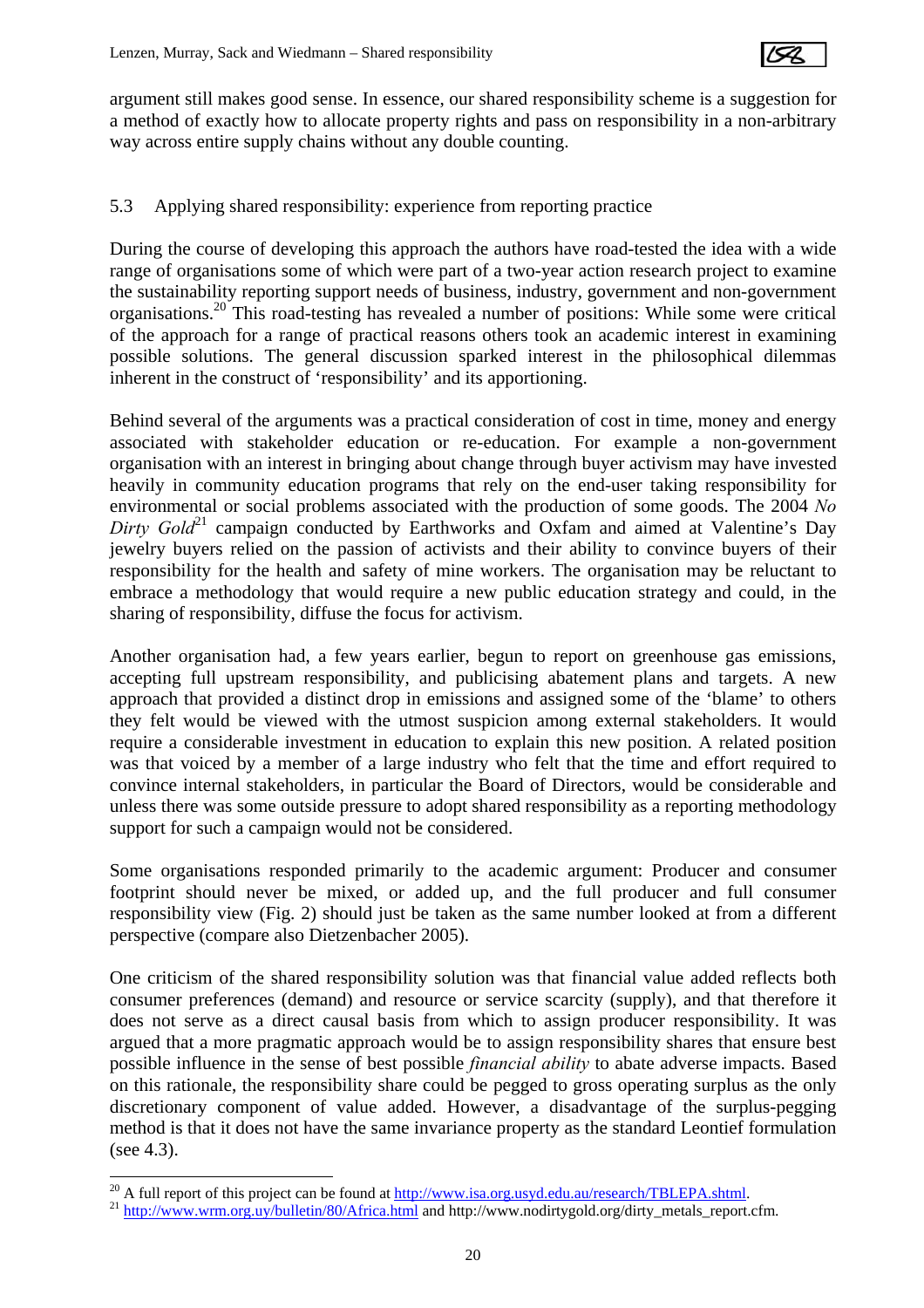

Moreover, it was argued that asserting responsibility only goes part of the way towards Cerin and Karlson's suggestion of re-allocating property rights: Solely asserting responsibility does not create an economic incentive, but property rights do.

Another argument cited destructive production methods that add very little value, resulting from various forms of market failure or regulatory intervention. The proposed solution to the allocation problem would fail to assign responsibility shares as might seem intuitively appropriate in such cases. This view was guided by an intuitive link between impact severity and responsibility. However, in our approach as in Cerin and Karlson 2002, responsibility is assigned according to *process knowledge and influence, not impact*: It may therefore be the case that an industry with a large environmental impact and little value added in its production shares little responsibility. An example would be a sector that – largely driven by downstream demand – simply extracted, and passed on an intensively impacting low-price resource. Most of the responsibility would lie with those downstream value-adding industries which created the demand for extraction.

It was also pointed out that other less tangible types of influence should be included in a responsibility measure, such as advertising, or other mechanisms that create and drive consumer preferences, and hence generate surplus and value added.

Despite the above arguments some took the position that what goes into the 'black box' of methodology was of no real concern to them. They were happy to leave the academic discussion to the experts and were willing to trust whatever the resulting consensus. Their need was for an accepted standard that produced reliable and comparable results.

#### 5.4 Shared responsibility and value judgment

At the other end of the spectrum, some organisations warned against the use of moral and value judgments, and preferred reporting what is, and not what should be. Some recommended the use of non-judgmental terms such as "footprint of activities" or "impact embodied in commodities" rather than naming agents (producers and consumers). It was also suggested not to use the term "responsibility" because it could be seen as pre-assigning blame, but rather to use less contentious phrases such as "allocation" or "attribution" with certain impacts.<sup>22</sup> The motivation behind these comments is partly the perceived arbitrariness of any delineation of "fair shares" between different agents, partly negative experiences or concern of disaffecting certain segments of the population, and partly the assertion that people would draw their own conclusions when presented with factual information.

In this context, it must be noted that if one wants to be able to calculate (environmental) impacts for intermediate as well as final supply chain entities at the same time, one must split the lifecycle at some point, independent of whether one deals with agents, or with activities/commodities. Without such a split there will be double-counting. If one assumes that any split will be based on a value judgment, then this means that if one wants to be able to

<span id="page-23-0"></span><sup>&</sup>lt;sup>22</sup> Note that using "footprint embodied in commodities" without further qualification can lead to ambiguity: Embodiments are usually calculated for final consumer goods and services. Hence, within full consumer responsibility, the "footprint embodied in 100\$ worth of paper" relates only to paper bought by a final consumer. In this perspective, the footprint of paper bought by a book publisher is zero, because this embodiment is passed on to downstream customers of books, and is part of the footprint of books. As a result, one cannot get around naming agents.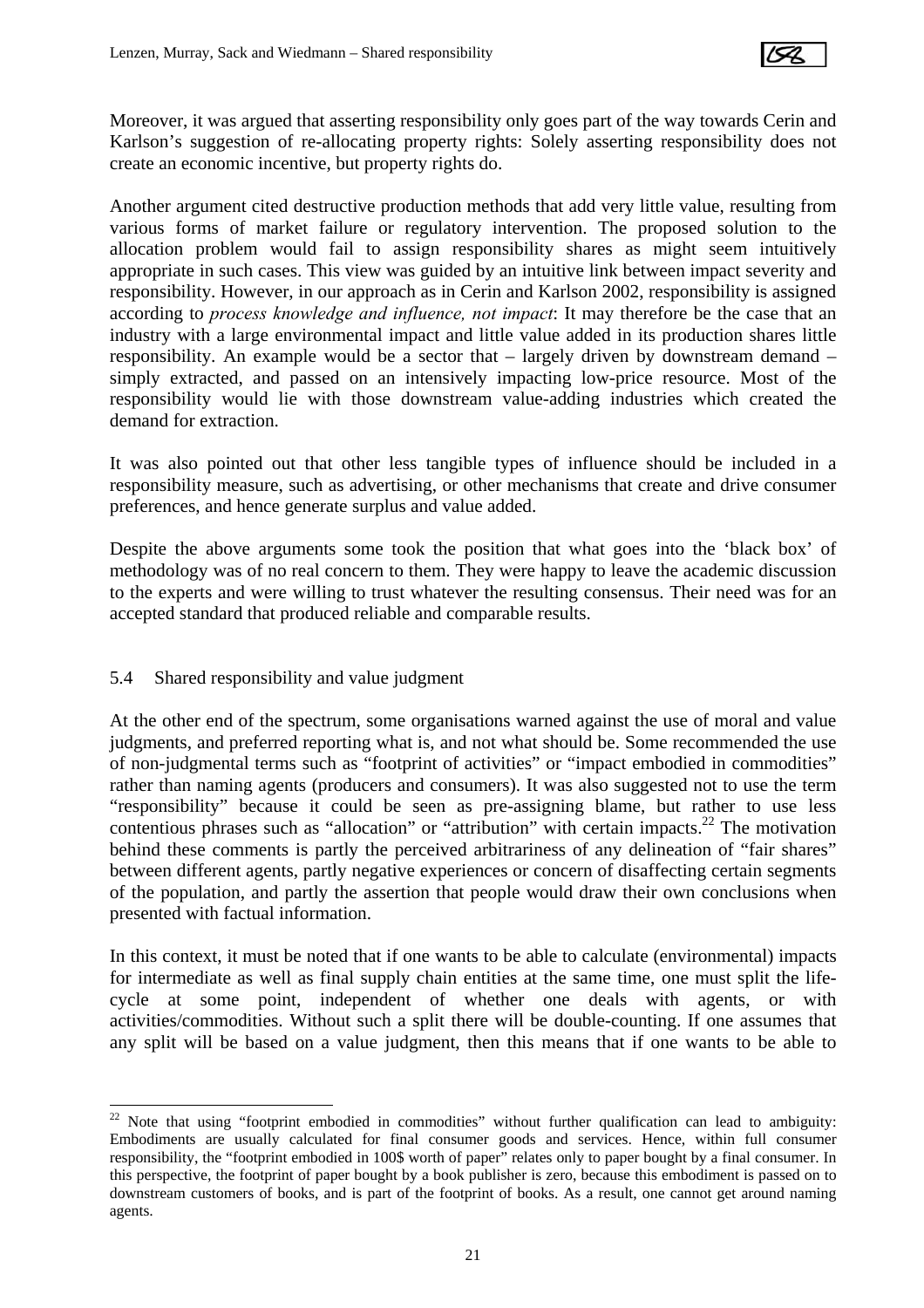

calculate consistent (environmental) impacts for intermediate and final entities, one has to make a value judgment.

For example, the ecological footprint chooses to report in a life-cycle perspective. This choice is in fact based on a value judgment: In life-cycle thinking – no matter whether implemented using the Leontief input-output framework or another method – ecological footprints, or any other production impact, is passed on downstream until it ends at the final consumer and the end of commodities' life. Hence, life-cycle thinking chooses the full consumer responsibility paradigm: it chooses to heap all impact onto final consumers, and to exclude intermediate producers from responsibility.

We believe that it is impossible to think of a sustainability indicator that merely reports a state of affairs without conveying a value-based message. However formulated, any sustainability indicator will at least embody the message that the world should move towards a sustainable state – which in itself is value-based, and ultimately debatable. Moreover, in accepting the use of say, the ecological footprint, we are accepting the outcome of myriad decisions, judgments made about inclusions and exclusions, strategies and calculations, all of which have come out of a particular view of the world.

At last, how can people understand a statement of "the ecological footprint of producing cars", or "the ecological footprint of the commodity 'car'", other than as a message that they bear some responsibility for the act of producing or consuming this car, and the consequences thereof? Activities and commodities cannot act, only people can. Therefore, any sustainability indicator does inherently, and must, address *people* in their capacity to accept responsibility, and invite them to act accordingly in order to bring about changes towards a particular set of goals and values. For this very reason, many companies have already started to calculate "their ecological footprint". They want, and they are expected by shareholders, to take responsibility for the production processes that they own.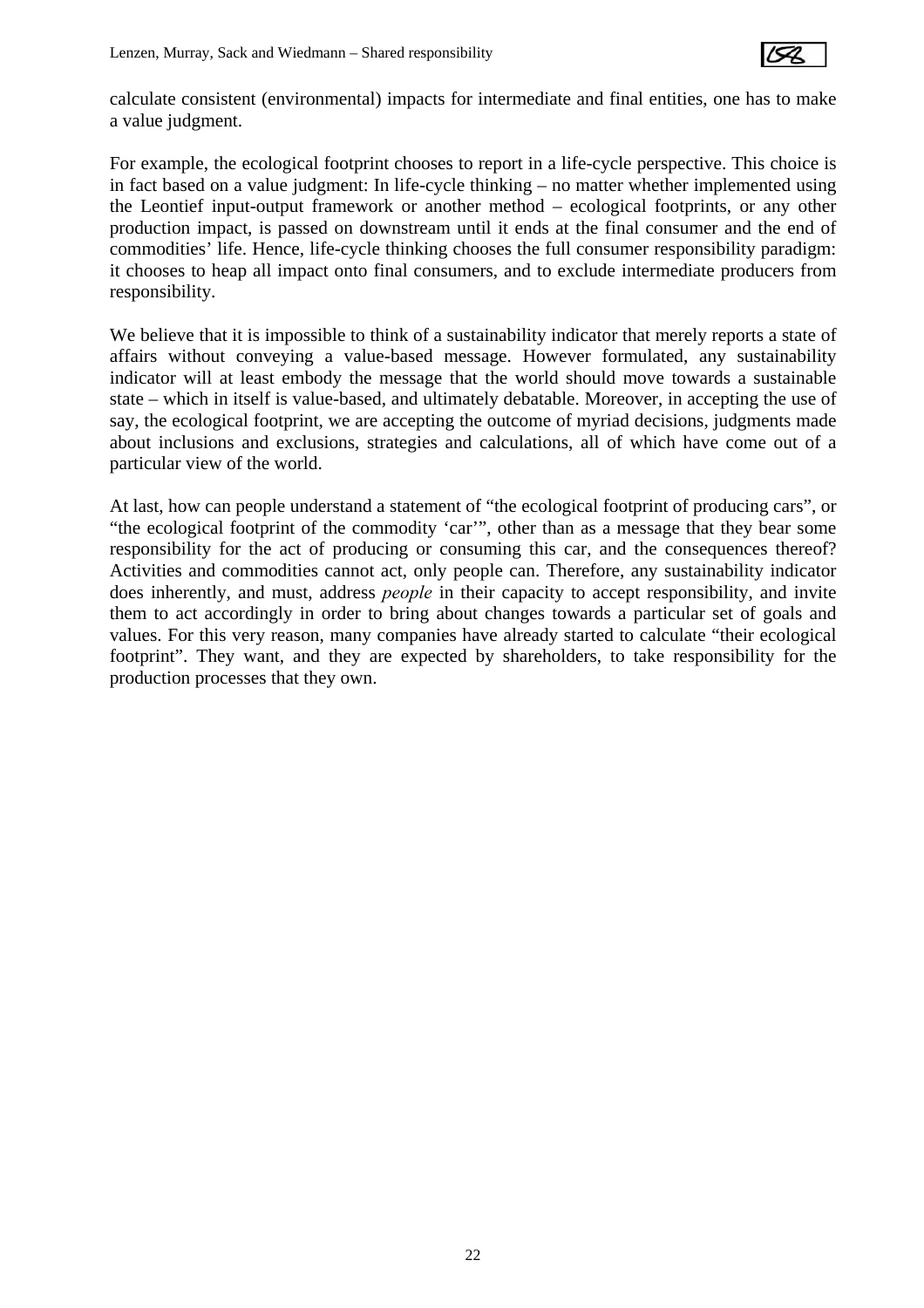### **6 Conclusions**

Over the past decade, an increasing number of authors have examined the nexus of producer versus consumer responsibility, often dealing with the question of how to assign responsibility for internationally traded greenhouse gas emissions. Recently, a problem has appeared in drafting the standards for the ecological footprint: While the method traditionally assumes a full life-cycle perspective with full consumer responsibility, a large number of producers (businesses and industry sectors) have started to calculate their own footprints. Adding any producer's footprint to other producers' footprints, or to population footprints, which all already cover the full upstream supply chain of their operating inputs, leads to double-counting: The sum over footprints of producers and consumers is larger than the total national footprint. The standardisation committee was hence faced with the decades-old non-additivity problem, posing the following dilemma for the accounting of footprints, or any other production factor: if one disallows double-counting, but wishes to be able to account for producers and consumers, then one cannot impose the requirement of full life-cycle coverage; the supply chains of agents have to be curtailed somehow in order to avoid double-counting.

This work demonstrates and discusses a method of consistently delineating these supply chains, into mutually exclusive and collectively exhaustive responsibilities to be shared by all agents in an economy. More generally, the method is an approach to allocating factors across agents in a fully inter-connected circular system. The method has desirable invariance properties, and leads to a unique assignment scheme. As an example we demonstrate how upstream environmental impacts are shared between the agents of a supply chain. The same approach can be applied to downstream impacts, as described in Gallego and Lenzen, 2005. Although our formulation of shared responsibility is developed here for businesses as agents in a national economy, it can also be applied in a multi-region input-output setting to trade between countries and regions.

We believe that our approach of pegging responsibility shares to value added not only has desirable invariance properties, but that it makes intuitive sense as well, in that it places responsibility where the influence and control over production processes and operating inputs resides. Organisations that are already engaging in Extended Producer Responsibility have started dialogues with their closest upstream suppliers and customers, or have appraised changes toprocurement policy. The fact that shared responsibility diminishes with increasing distance between the point of impact and the point of product use directly reflects and supports this practice, since the further users of a product are located from the producer of the impact, the less control they have over that impact.

At a meeting of the action research participants mentioned in Section [5.3,](#page-22-2) it was generally agreed that the building of critical mass was the real issue. Were shared responsibility to become embedded in a methodology that became the standard than it would be accepted because 'everyone was doing it'. Moreover the burden of stakeholder education would be taken from them because they would be able to point to 'the standard'. And therein lies the heart of the problem for many practitioners. The time and budget needed to provide an education strategy are prohibitive especially when the issue is one that most would consider irrelevant to their core business. Yet until a core group of organisations take up a standard methodology, developed out of academic debate and feedback from practitioners then there will be no critical mass.

There is, therefore, a need to present, in a range of media and in accessible language, the issues and dilemmas, inherent in accounting fairly for the environmental, social and economic effects of doing business. At the same time work must proceed on developing accounting and reporting standards that provide long term solutions to the outstanding accounting problems, solutions that work at all levels and across individual, organization, city, state and national boundaries.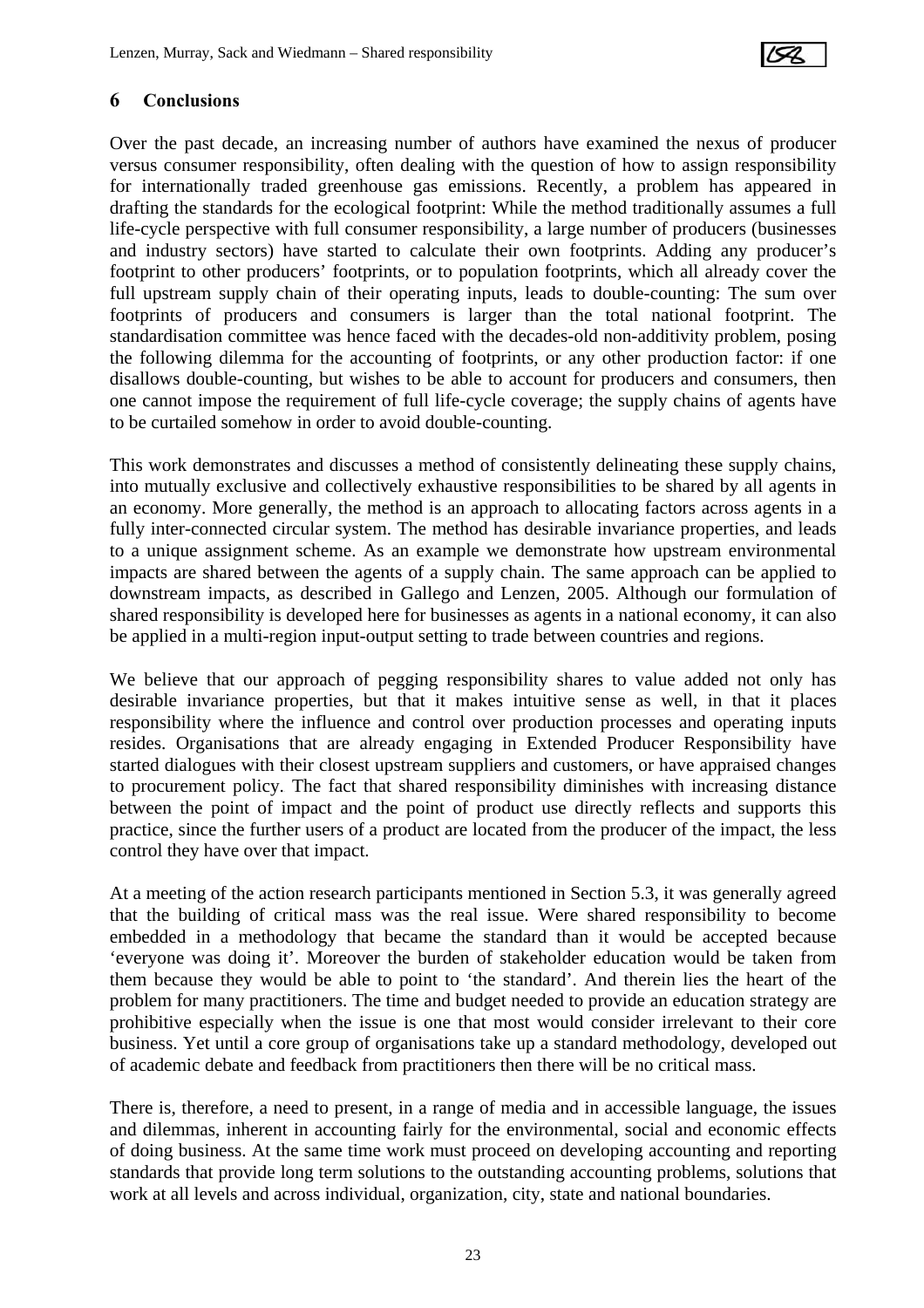

The ecological footprint, and sustainability indicators in general, as a concept, are not simply about promoting a particular kind of understanding of our impact on the environment. They are implicitly about promoting someone's notion of 'right action' based on that understanding. Similarly, users of the ecological footprint, or any reporting methodology, are not operating in a value-free zone. They are using the methodology in order to influence people and effect change. Again, presumably they have in mind a notion of 'right action' that they hope will follow. Thus to design a methodology and to use that methodology are already value-laden actions. In using this or any methodology we take responsibility for the choice and all that it implies by way of underlying assumptions. Someone produced the methodology, someone else used it. Just as in the broader argument of this paper any actor is part of a web of interactions for which there is no beginning and no end point – nowhere to apportion ultimate responsibility.

#### **Acknowledgements**

This research and its applications were supported in parts, by the Fisheries Research and Development Corporation (FRDC), and the NSW Environmental Trust. Richard Wood (ISA, University of Sydney) cleared up mathematical inconsistencies in an earlier allocation model. Mathis Wackernagel (Global Footprint Network), Mark McElroy (Sustainable Innovation, USA), Bert Steenge (University of Twente, Netherlands), Joel Fleming (ClimateFriendly, Australia), Rowena Joske (Australian Conservation Foundation), and Christopher Dey (ISA) provided valuable comments on earlier drafts. Glen Peters (Norwegian University of Science and Technology) pointed out Steenge's work on the connection of the Leontief model with the Coase Theorem.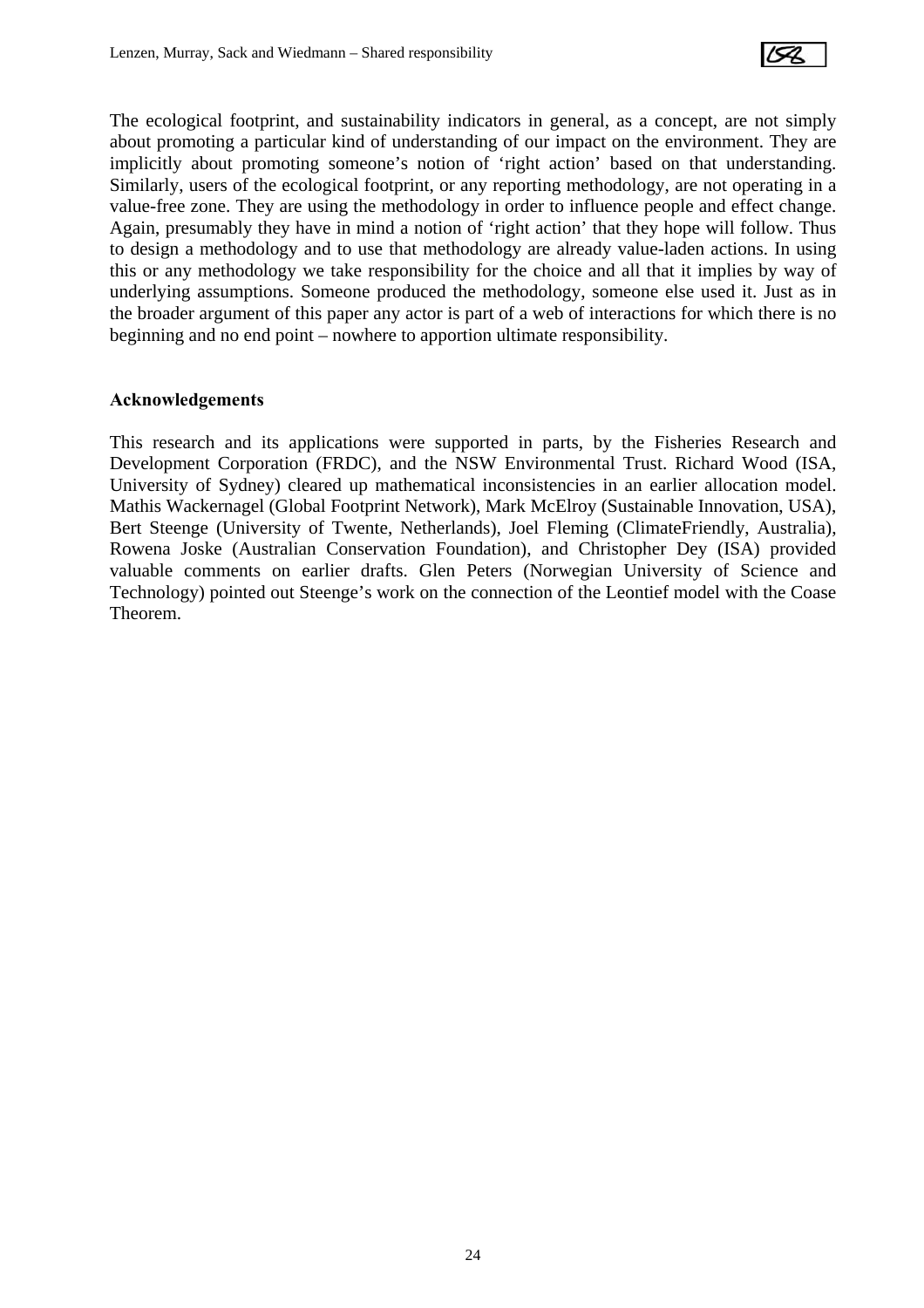

#### **References**

- Ara, K. 1959. The aggregation problem in input-output analysis. *Econometrica* 27(2), 257-62.
- Barry, Anthony 1996. Buyers start to spread the "green" message. *Purchasing & Supply Management* Feb, 21.
- Bastianoni, S., F. M. Pulselli, and E. Tiezzi 2004. The problem of assigning responsibility for greenhouse gas emissions. *Ecological Economics* 49, 253-57.
- Blair, I. M. and R. E. Miller 1983. Spatial aggregation of multiregional input-output models. *Environment and Planning A* 15, 187-206.
- Carillion 2001. *Sustainable Supply Chain Management*. Sustainability Report [http://www.carillionplc.com/sustain-2001/sustainable\\_supply\\_chain\\_managem.htm](http://www.carillionplc.com/sustain-2001/sustainable_supply_chain_managem.htm). Carillion: Wolverhampton, West Midlands, UK.
- Cerin, P. 2002. Communication in corporate environmental reports. *Eco-Management and Auditing* 9, 46-66.
- Cerin, P. 2005a. *Environmental Strategies in Industry Turning Business Incentives into Sustainability*. Report 5455. Swedish Environmental Protection Agency: Stockholm, Sweden.
- Cerin, P. 2005b. Introducing Value Chain Stewardship (VCS). *International Environmental Agreements*, in press.
- Cerin, P. 2006. Bringing economic opportunity into line with environmental influence: A discussion on the Coase theorem and the Porter and van der Linde hypothesis. *Ecological Economics* 56, 209-25.
- Cerin, P. and L. Karlson 2002. Business incentives for sustainability: a property rights approach. *Ecological Economics* 40, 13-22.
- Chartered Institute of Purchasing and Supply 1999. *Ethical business practices in purchasing and supply*. CIPS Positions on Practice, [http://www.epolitix.com/data/companies/images/Companies/Chartered-Institute-of-](http://www.epolitix.com/data/companies/images/Companies/Chartered-Institute-of-Purchasing-and-Supply/ethics.pdf)[Purchasing-and-Supply/ethics.pdf.](http://www.epolitix.com/data/companies/images/Companies/Chartered-Institute-of-Purchasing-and-Supply/ethics.pdf) Chartered Institute of Purchasing and Supply: Easton on the Hill, Stamford, Lincolnshire, UK.
- Chartered Institute of Purchasing and Supply 2000. *Environmental purchasing and supply management summary*. CIPS Policies and Positions, [http://www.epolitix.com/data/companies/images/Companies/Chartered-Institute-of-](http://www.epolitix.com/data/companies/images/Companies/Chartered-Institute-of-Purchasing-and-Supply/environmental.pdf)[Purchasing-and-Supply/environmental.pdf.](http://www.epolitix.com/data/companies/images/Companies/Chartered-Institute-of-Purchasing-and-Supply/environmental.pdf) Chartered Institute of Purchasing and Supply: Easton on the Hill, Stamford, Lincolnshire, UK.
- Chartered Institute of Purchasing and Supply UK 1993. Green purchasing: Are you buying into the environment? *Purchasing & Supply Management* Jul/Aug, 18.
- Coase, R. H. 1960. The problem of social cost. *Journal of Law and Economics* 3, 1-44.
- Danish Environmental Protection Agency 1998. *Denmark's Second National Communication on Climate Change submitted under the UN FCCC*. Internet site [http://www.mst.dk/homepage/.](http://www.mst.dk/homepage/) Danish Ministry of Environment and Energy: Copenhagen.
- de Mesnard, L. 2002. Note about the concept of "net multipliers". *Journal of Regional Science* 42(3), 545-48.
- Dey, C., M. Lenzen, B. Foran, and M. Bilek 2002. *Addressing boundary issues in the Global Reporting Initiative*. Comments on the Draft 2002 Sustainability Reporting Guidelines, [http://www.globalreporting.org/feedback/PublicComments2002/UniversityofSydneyCSI](http://www.globalreporting.org/feedback/PublicComments2002/UniversityofSydneyCSIRO.pdf) [RO.pdf](http://www.globalreporting.org/feedback/PublicComments2002/UniversityofSydneyCSIRO.pdf). The University of Sydney, CSIRO Sustainable Ecosystems: Sydney, Australia.
- Dietzenbacher, E. 2005. More on multipliers. *Journal of Regional Science* 45(2), 421-26.
- Dorfman, R., P. A. Samuelson, and R. M. Solow 1958. *Linear Programming and Economic Analysis*. New York, USA: McGraw-Hill.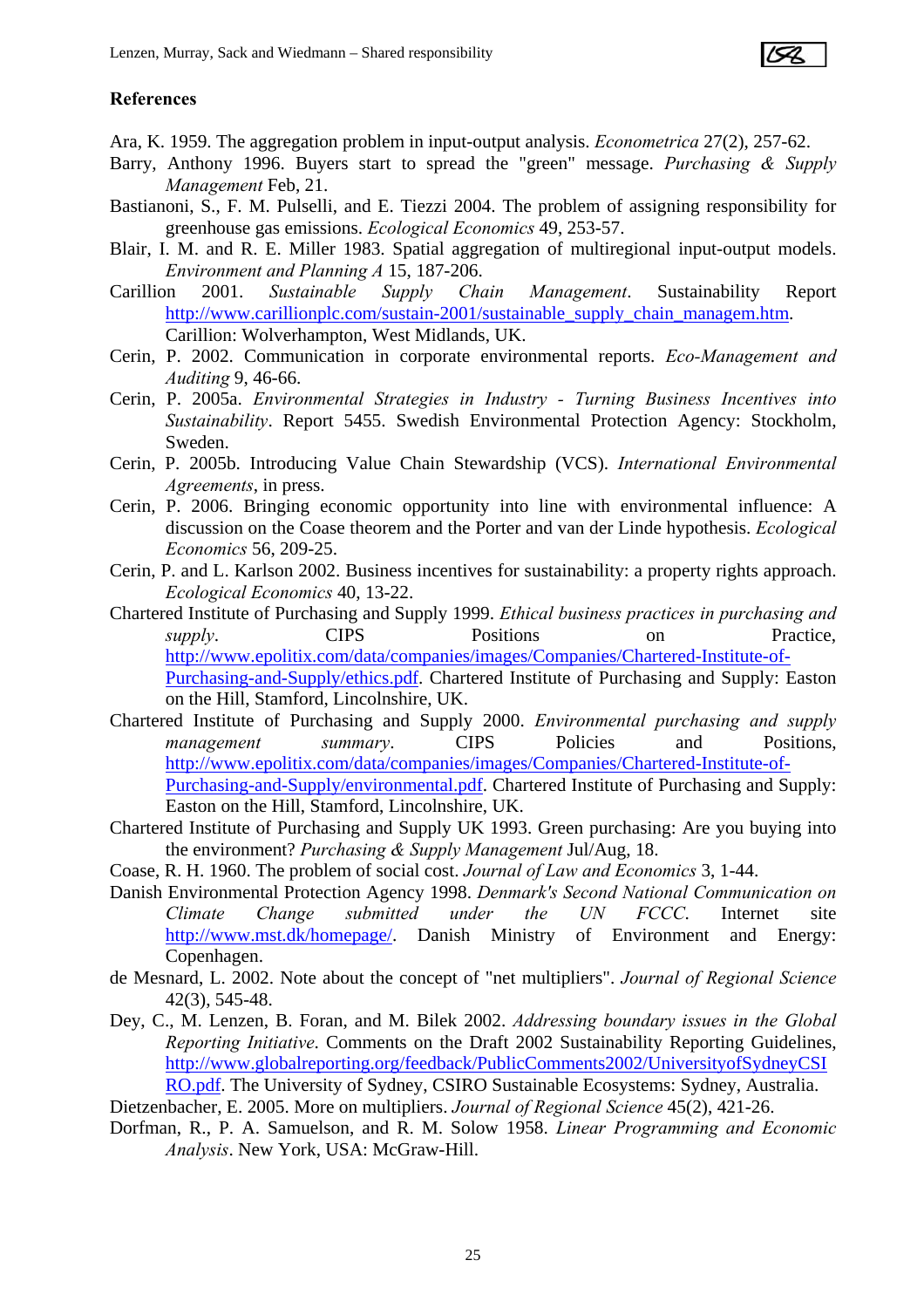- Environment Protection Authority New South Wales 2003. *Extended Producer Responsibility Priority Statement*. Consultation Paper 2003/10. EPA NSW: Sydney South, NSW, Australia.
- Ferng, J.-J. 2003. Allocating the responsibility of  $CO<sub>2</sub>$  over-emissions from the perspectives of benefit principle and ecological deficit. *Ecological Economics* 46, 121-41.
- Fisher, W. D. 1986. Criteria for aggregation in input-output analysis, in *Readings in Input-Output Analysis*. I. Sohn ed. New York, USA: Oxford University Press, 210-25.
- Ford Motor Company of Australia Limited 2003. *Policies and organisation*. Broadmeadows Public Environment Report 2002/2003, [www.ford.com.au/resources/pdf/environment/7.pdf.](http://www.ford.com.au/resources/pdf/environment/7.pdf) Ford Motor Company of Australia Limited: Campbellfield, Victoria, Australia.
- Gallego, B. and M. Lenzen 2005. A consistent input-output formulation of consumer and producer responsibility. *Economic Systems Research* 17(4), 365-91.
- Georgescu-Roegen, N. 1971. *The Entropy Law and the Economic Process*. Cambridge, MA, USA: Harvard University Press.
- Global Reporting Initiative 2002. *Sustainability Reporting Guidelines*. Global Reporting Initiative: Boston, USA.
- Hamilton, C. and H. Turton 1999. Population policy and environmental degradation: sources and trends in greenhouse gas emissions. *People and Place* 7(4), 42-62.
- Hamilton, C. and H. Turton 2002. Determinants of emissions growth in OECD countries. *Energy Policy* 30, 63-71.
- Heimler, A. 1991. Linkages and vertical integration in the Chinese economy. *Review of Economics and Statistics* 73(2), 261-67.
- Imura, H. and Y. Moriguchi 1995. Economic interdependence and eco-balance: accounting for the flow of environmental loads associated with trade, in *Toward Global Planning of Sustainable Use of the Earth*. S. Murai ed. Amsterdam, Netherlands: Elsevier, 189-208.
- Isard, W. 1951. Interregional and regional input-output analysis, a model of a space economy. *Review of Economics and Statistics* 33, 318-28.
- Jeong, K. 1982. Direct and indirect requirements: a correct economic interpretation of the Hawkins-Simons conditions. *Journal of Macroeconomics* 4, 349-56.
- Jeong, K. 1984. The relation between different notions of direct and indirect input requirements. *Journal of Macroeconomics* 6, 473-76.
- Kondo, Y. and Y. Moriguchi 1998.  $CO<sub>2</sub>$  emissions in Japan: influences of imports and exports. *Applied Energy* 59(2-3), 163-74.
- Lenzen, M. 2002. A guide for compiling inventories in hybrid LCA: some Australian results. *Journal of Cleaner Production* 10, 545-72.
- Lenzen, M. and S. A. Murray 2003. *The ecological footprint issues and trends*. ISA Research Paper 01-03, Internet site http://www.isa.org.usyd.edu.au/publications/documents/Ecological Footprint Issues and [\\_Trends.pdf.](http://www.isa.org.usyd.edu.au/publications/documents/Ecological_Footprint_Issues_and_Trends.pdf) ISA The University of Sydney: Sydney, Australia.
- Lenzen, M., L.-L. Pade, and J. Munksgaard  $2004$ .  $CO<sub>2</sub>$  multipliers in multi-region input-output models. *Economic Systems Research* 16(4), 391-412.
- Lenzen, M. and S. Smith 2000. Teaching responsibility for climate change: three neglected issues. *Australian Journal of Environmental Education* 15/16, 69-78.
- Lenzen, M. and G. Treloar 2003. Differential convergence of life-cycle inventories towards upstream production layers. *Journal of Industrial Ecology* 6(3-4), 137-60.
- Leontief, W. 1941. *The Structure of the American Economy, 1919-1939*. Oxford, UK: Oxford University Press.
- Leontief, W. and D. Ford 1970. Environmental repercussions and the economic structure: an input-output approach. *Review of Economics and Statistics* 52(3), 262-71.
- Lloyd, Michael 1994. How green are my suppliers? Buying environmental risk. *Purchasing & Supply Management* Oct, 36.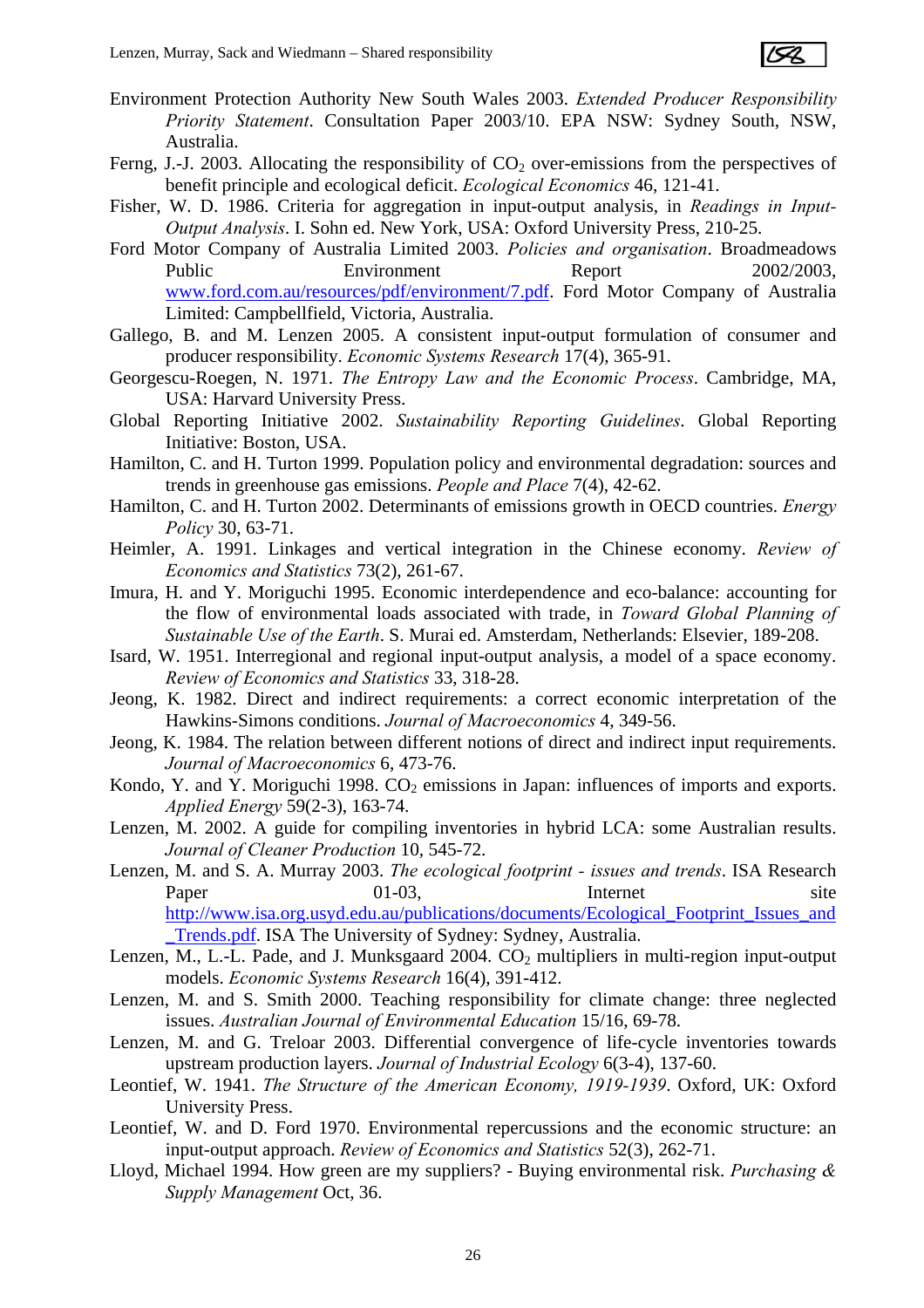- McKerlie, K., N. Knight, and B. Thorpe 2006. Advancing Extended Producer Responsibility in Canada. *Journal of Cleaner Production* 14, 616-28.
- Mélanie, J., B. Phillips, and B. Tormey 1994. An international comparison of factors affecting carbon dioxide emissions. *Australian Commodities* 1(4), 468-83.
- Milana, C. 1985. Direct and indirect requirements for gross output in input-output systems. *Metroeconomica* 37, 283-92.
- Miyazawa, K. 1966. Internal and external matrix multipliers in the input-output model. *Hitotsubashi Journal of Economics* 7(1), 38-55.
- Munksgaard, J. and K. A. Pedersen  $2001$ .  $CO<sub>2</sub>$  accounts for open economies: producer or consumer responsibility? *Energy Policy* 29, 327-34.
- Norwich Union Central Services 2003. *Suppliers*. Corporate Social Responsibility Report [http://www.aviva.com/responsibility/2003report/reports/nu\\_cent\\_suppliers.htm.](http://www.aviva.com/responsibility/2003report/reports/nu_cent_suppliers.htm) Norwich Union Central Services: Norwich, UK.
- Oosterhaven, J. and D. Stelder 2002. Net multipliers avoid exaggerating impacts: with a biregional illustration for the Dutch transportation sector. *Journal of Regional Science* 42(3), 533-43.
- Organisation for Economic Co-operation and Development 2001. *Extended Producer Responsibility: A Guidance Manual for Governments*. Paris, France: Organisation for Economic Co-operation and Development.
- Parikh, J. 1996. Consumption patterns: the driving force of environmental stress, in *Pricing the Planet*. P. H. May and R. Serôa da Motta eds. New York, USA: Columbia University Press, 39-48.
- Parikh, J. K. and J. P. Painuly 1994. Population, consumption patterns and climate change: a socioeconomic perspective from the south. *Ambio* 23(7), 434-37.
- Pigou, A. C. 1920. *The Economics of Welfare*. London, UK: Macmillan.
- Princen, T. 1999. Consumption and environment: some conceptual issues. *Ecological Economics* 31, 347-63.
- Proops, J. L. R., M. Faber, and G. Wagenhals 1993. *Reducing CO<sub>2</sub> Emissions*. Berlin, Germany: Springer-Verlag.
- Rodrigues, J., T. Domingos, S. Giljum, and F. Schneider 2006. Designing an indicator of environmental responsibility. *Ecological Economics*, in press.
- Rodrigues, J. and S. Giljum 2004. *The accounting of indirect material requirements in material flow based indicators*. SERI Working Paper Nr. 3. Sustainable Europe Research Institute (SERI): Vienna, Austria.
- Rodrigues, J. and S. Giljum 2005. The accounting of indirect material requirements in material flow based indicators. *Journal of Environmental Economics (ICFAI)* 3, 51-69.
- Rodrigues, J., F. Schneider, S. Giljum, T. Domingos, and F. Hinterberger 2004. *Designing a fair indicator of environmental pressure*. Unpublished manuscript. Sustainable Europe Research Institute (SERI): Vienna, Austria.
- Smith, A. 1904. *An Inquiry into the Nature and Causes of the Wealth of Nations*. Strand, UK: Methuen & Co.
- Spangenberg, J. H. and S. Lorek 2002. Environmentally sustainable household consumption: from aggregate environmental pressures to priority fields of action. *Ecological Economics* 43, 127-40.
- Steenge, A. E. 1997. On background principles for environmental policy: "Polluter Pays", "User Pays" or "Victim Pays"?, in *Public Priority Setting: Rules and Costs*. P. B. Boorsma, K. Aarts and A. E. Steenge eds. Dordrecht, Netherlands: Kluwer Academic Publishers, 121- 37.
- Steenge, A. E. 2004. The Coase Theorem, economic lineage, and the small numbers problem, in *Ökonomische und rechtliche Analyse von Institutionen*. A. Prinz, A. E. Steenge and J. Schmidt eds. Münster, Germany: Lit Verlag, 47-84.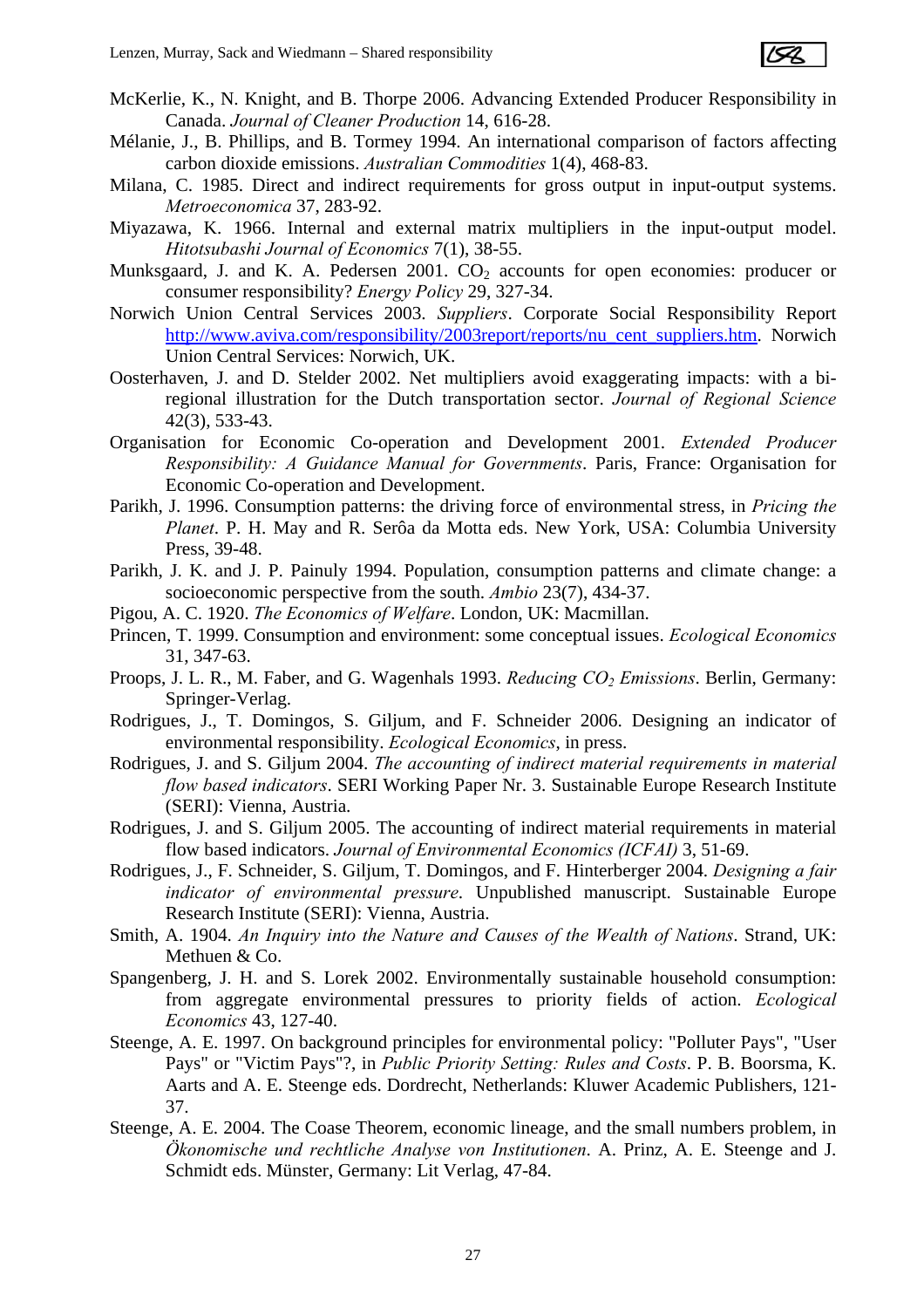

- Subak, S. 1995. Methane embodied in the international trade of commodities. *Global Environmental Change* 5(5), 433-46.
- Szyrmer, J. M. 1992. Input-output coefficients and multipliers from a total-flow perspective. *Environment and Planning A* 24, 921-37.
- Task Force on National Greenhouse Gas Inventories 1996. *Revised 1996 IPCC Guidelines for National Greenhouse Gas Inventories - Reporting Instructions (Volume 1)*.<http://www.ipcc-nggip.iges.or.jp/public/gl/invs4.htm>. Institute for Global Environmental Strategies, Intergovernmental Panel on Climate Change - IPCC National Greenhouse Gas Inventories Programme: Tokyo, Japan.
- Toyota Motor Corporation 2003. *2003 Environmental Report*[.http://environment.toyota.com.au/TWP/Upload/Media/144.pdf](http://environment.toyota.com.au/TWP/Upload/Media/144.pdf). Toyota Motor Corporation: Port Melbourne, Victoria, Australia.
- Treloar, G. 1997. Extracting embodied energy paths from input-output tables: towards an inputoutput-based hybrid energy analysis method. *Economic Systems Research* 9(4), 375-91.
- Vachon, S. and R. D. Klassen 2006. Green project partnership in the supply chain: the case of the package printing industry. *Journal of Cleaner Production* 14, 661-71.
- Weber, C. 1998. Zerlegung kumulierter Energieaufwendungen als Instrument der umweltorientierten Verflechtungsanalyse. *Jahrbücher für Nationalökonomie und Statistik* 217(3), 273-91.
- Welford, R. 1996. *Corporate Environmental Management: Systems and Strategies*. Earthscan Publications Ltd: London, UK.
- Wier, M., M. Lenzen, J. Munksgaard, and S. Smed 2001. Environmental effects of household consumption pattern and lifestyle. *Economic Systems Research* 13(3), 259-74.
- Wolvén, L.-E. 1991. Life-styles and energy consumption. *Energy* 16(6), 959-63.
- World Business Council on Sustainable Development and World Resources Institute 2001. *The Greenhouse Gas Protocol*.[http://www.ghgprotocol.org/standard/ghg.pdf,](http://www.ghgprotocol.org/standard/ghg.pdf) [http://www.ghgprotocol.org/.](http://www.ghgprotocol.org/) World Business Council on Sustainable Development: Conches-Geneva, Switzerland.
- Wyckoff, A. W. and J. M. Roop 1994. The embodiment of carbon in imports of manufactured products - Implications for international agreements on greenhouse gas emissions. *Energy Policy* 22(3), 187-94.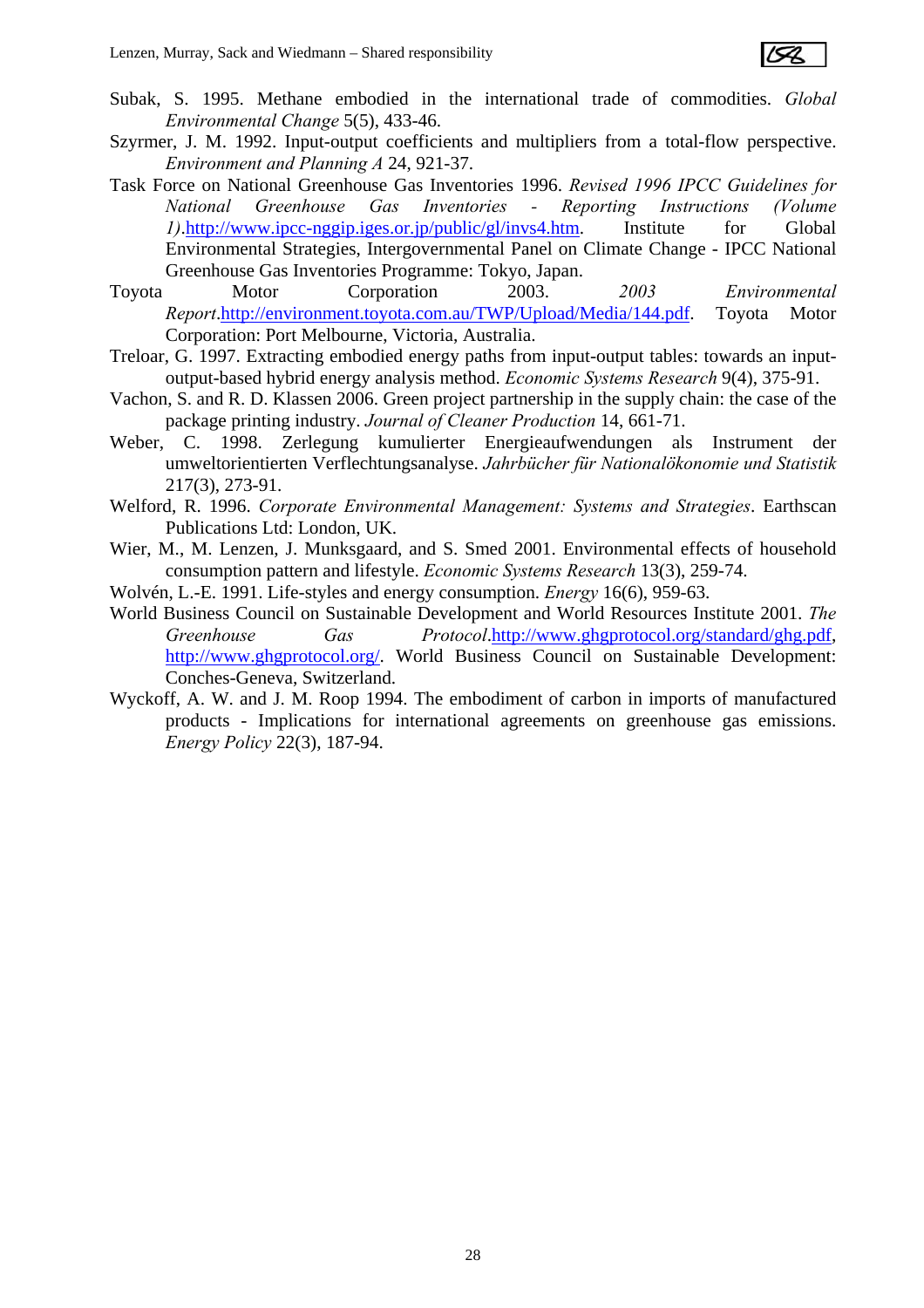$$
\mathcal{B}\!\!\!\!\!\!A
$$

#### **Appendix 1**

Using the standard Leontief inverse (Eq. 1), the total ecological footprint *F* caused by a final consumption bundle  $y = \{y_n\}$  can be written as  $F = f^{\dagger} L y$ , where f is a vector of ecological footprints by sector per unit of gross output. Using the Taylor expansion of the Leontief inverse  $\mathbf{L} = \mathbf{I} + \mathbf{A} + \mathbf{A}^2 + \mathbf{A}^3 + \dots$ , *F* can be unravelled as

$$
F = \sum_{i,n} f_i L_{in} y_n
$$
  
=  $\sum_{i,n} f_i \left( \delta_{in} + A_{in} + \sum_j A_{ij} A_{jn} + \sum_{jk} A_{ij} A_{jk} A_{kn} + \dots \right) y_n$  (A1)

Each term  $f_i A_{ij} A_{jk} A_{kl} A_{lm} A_{mn} y_n$ , etc. of the nested sum is called a structural path (Lenzen 2002;Treloar 1997), with the example being a path of an ecological footprint *f <sup>i</sup>* caused initially in industry sector *i*, and passed on via industry sectors *j*, *k*, *l*, *m* and *n* to the final consumer purchasing *yn*.

*F* is generally not invariant with respect to the aggregation<sup>23</sup> of, say sectors *k* and *l* into *k*', because

$$
f_{i}A_{ij}A_{jk'}A_{k'm}A_{mn}y_{n} = f_{i}\frac{T_{ij}}{x_{j}}\frac{T_{jk'}}{x_{k'}}\frac{T_{k'm}}{x_{m}}\frac{T_{mn}}{x_{n}}y_{n}
$$
  
\n
$$
= f_{i}\frac{T_{ij}}{x_{j}}\frac{T_{jk}+T_{jl}}{x_{k}+x_{l}}\frac{T_{km}+T_{lm}}{x_{m}}\frac{T_{mn}}{x_{n}}y_{n}
$$
  
\n
$$
\neq f_{i}\frac{T_{ij}}{x_{j}}\frac{T_{jk}}{x_{k}}\frac{T_{kl}}{x_{l}}\frac{T_{lm}}{x_{m}}\frac{T_{mn}}{x_{n}}y_{n} + f_{i}\frac{T_{ij}}{x_{j}}\frac{T_{jl}}{x_{l}}\frac{T_{lk}}{x_{k}}\frac{T_{km}}{x_{m}}\frac{T_{mn}}{x_{n}}y_{n}
$$
  
\n
$$
+ f_{i}\frac{T_{ij}}{x_{j}}\frac{T_{jk}}{x_{k}}\frac{T_{km}}{x_{m}}\frac{T_{mn}}{x_{n}}y_{n} + f_{i}\frac{T_{ij}}{x_{j}}\frac{T_{jk}}{x_{k}}\frac{T_{km}}{x_{m}}\frac{T_{mn}}{x_{n}}y_{n} + f_{i}\frac{T_{ij}}{x_{j}}\frac{T_{jl}}{x_{l}}\frac{T_{lm}}{x_{m}}\frac{T_{mn}}{x_{n}}y_{n}
$$
  
\n
$$
= f_{i}A_{ij}A_{jk}A_{kl}A_{lm}A_{mn}y_{n} + f_{i}A_{ij}A_{jl}A_{lk}A_{km}A_{mn}y_{n} + f_{i}A_{ij}A_{jl}A_{lm}A_{mn}y_{n}
$$

A2)

There is however one special case where invariance holds. This is for a completely exclusive linear supply chain, where the supplying sector's output is only transferred into one receiving sector, and where it constitutes the only input, so that  $T_{jk} = x_j$ , and so on, and

$$
f_i A_{ij} A_{jk} A_{kl} A_{lm} A_{mn} y_n = f_i \frac{T_{ij}}{x_j} \frac{T_{jk}}{x_k} \frac{T_{kl}}{x_l} \frac{T_{lm}}{x_m} \frac{T_{mn}}{x_n} y_n = \frac{F_i}{x_i} \frac{x_i}{x_j} \frac{x_j}{x_k} \frac{x_k}{x_l} \frac{x_l}{x_m} \frac{x_m}{x_n} y_n = F_i , \quad (A3)
$$

which after aggregation becomes

$$
f_i A_{ij} A_{jk'} A_{k'm} A_{mn} y_n = f_i \frac{T_{ij}}{x_j} \frac{T_{jk'}}{x_{k'}} \frac{T_{k'm}}{x_m} \frac{T_{mn}}{x_n} y_n .
$$
 (A4)

A3 and A4 are equal if

<span id="page-31-0"></span><sup>&</sup>lt;sup>23</sup> Ara 1959; Blair and Miller 1983; Fisher 1986.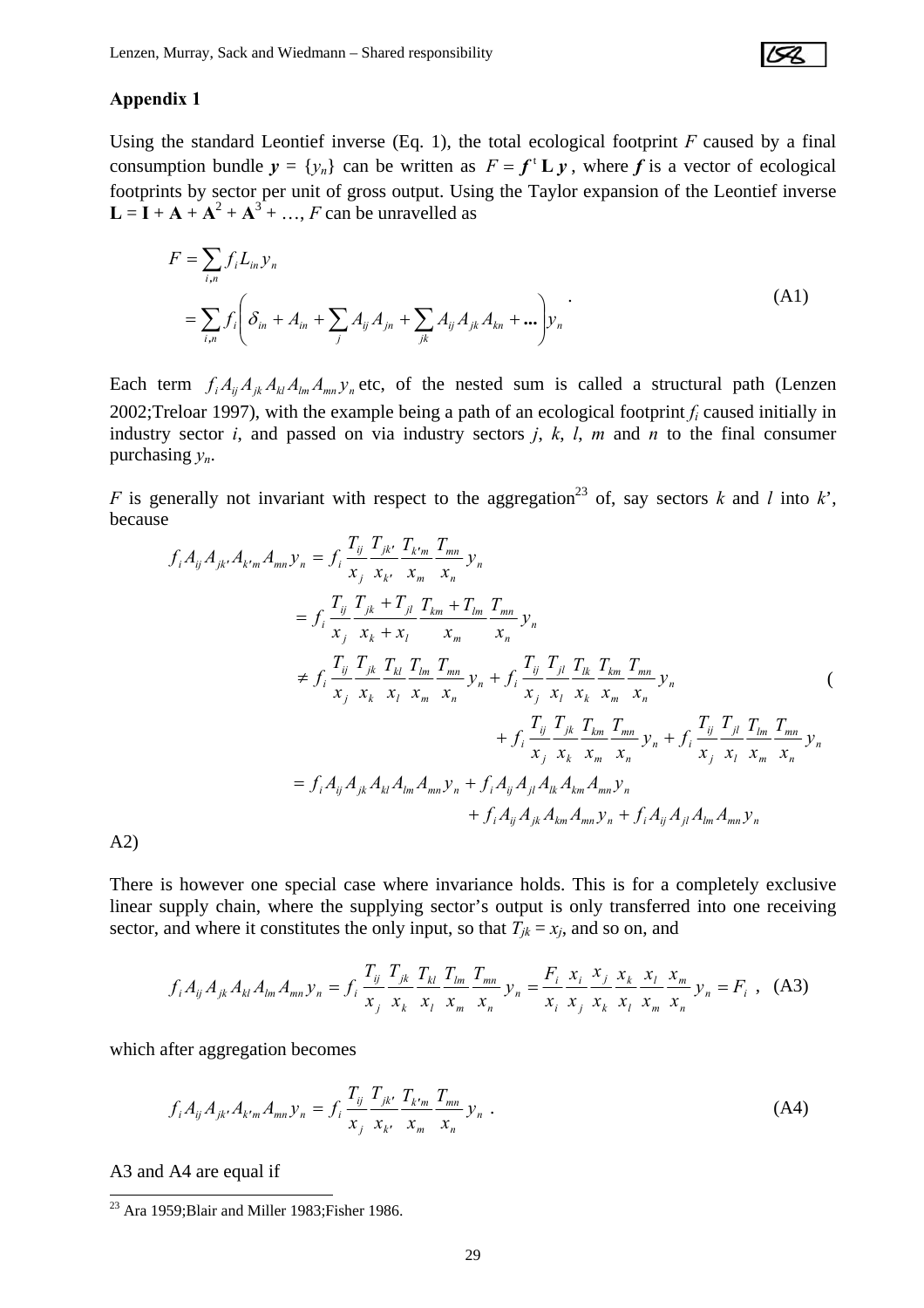Lenzen, Murray, Sack and Wiedmann – Shared responsibility

$$
\frac{T_{jk}}{x_k} \frac{T_{kl}}{x_l} \frac{T_{lm}}{x_m} = \frac{T_{jk'}}{x_{k'}} \frac{T_{k'm}}{x_m} \tag{A5}
$$

Since  $T_{jl} = T_{km} = 0$ , we find  $T_{jk'} = T_{jk}$  and  $T_{k'm} = T_{lm}$ , and with  $T_{kl} = x_k$ , A5 reduces to

$$
x_{k'} = x_l \tag{A6}
$$

Note that after aggregation,  $x_k$  becomes an intra-industry transaction  $T_{k'k'}$ , so that in a gross accounting system  $x_k$ ' =  $x_k + x_l$  =  $T_k$ '<sub>k</sub>' +  $x_l$ . Therefore, A6 basically states that under net accounting, simple linear supply chains are invariant with respect to sector aggregation.

In the following we show that the shared responsibility formulation in Eq. 2 has the same invariance property, if  $\alpha_{ii} = 1 - v_i / x_i$  and  $\beta_i = 1 - v_i / x_i$ , with  $v_i$  denoting value added by industry sector *i*. Similarly to A1, the modified formulation can be decomposed into

$$
F = \sum_{i,m} f_i L_{im}^{\alpha} y_m^{\alpha}
$$
  
= 
$$
\sum_{i,m} f_i \left( \delta_{im} + \alpha_{im} A_{im} + \sum_j \alpha_{ij} A_{ij} \alpha_{jm} A_{jm} + \sum_{jk} \alpha_{ij} A_{ij} \alpha_{jk} A_{jk} \alpha_{km} A_{km} + \dots \right).
$$
 (A7)  

$$
\times \left( \sum_m (1 - \alpha_{mn}) T_{mn} + (1 - \beta_m) y_m + \beta_m y_m \right)
$$

For a simple linear supply chain  $f_i \alpha_{ij} A_{ji} \alpha_{jk} A_{jk} \alpha_{kl} A_{kl} \alpha_{lm} A_{lm} \beta_m y_m$ , and considering that  $x_j - y_j =$  $T_{ij} = x_i$  and so on, and A3-A6, we find

$$
f_i \alpha_{ij} A_{jk} \alpha_{jk} A_{kk} \alpha_{lm} A_{lm} \beta_m y_m = \frac{F_i}{x_i} \alpha_{ij} \frac{x_i}{x_j} \alpha_{jk} \frac{x_j}{x_k} \alpha_{kl} \frac{x_k}{x_l} \alpha_{lm} \frac{x_l}{x_m} \beta_m y_m
$$
  
\n
$$
= F_i \alpha_{ij} \alpha_{jk} \alpha_{kl} \alpha_{lm} \beta_m
$$
  
\n
$$
= F_i \alpha_{ij} \frac{x_j - v_j}{x_j} \frac{x_k - v_k}{x_k} \frac{x_l - v_l}{x_l} \frac{x_m - v_m}{x_m}
$$
  
\n
$$
= F_i \alpha_{ij} \frac{x_i}{x_j} \frac{x_j}{x_k} \frac{x_k}{x_l} \frac{x_l}{x_m}
$$
  
\n
$$
= F_i \alpha_{ij} \frac{x_i}{x_j} \frac{x_j}{x_k} \frac{x_k}{x_l}
$$
  
\n
$$
= F_i \alpha_{ij} \frac{x_i}{x_j} \frac{x_j}{x_k} \frac{x_k}{x_m}
$$
  
\n
$$
= F_i \alpha_{ij} \alpha_{jk} \alpha_{k'm} \beta_m
$$
  
\n
$$
= f_i \alpha_{ij} A_{ij} \alpha_{jk} A_{jk} \alpha_{k'm} A_{k'm} \beta_m y_m
$$

The shared responsibility formulation thus has the same invariance property as the standard Leontief formulation.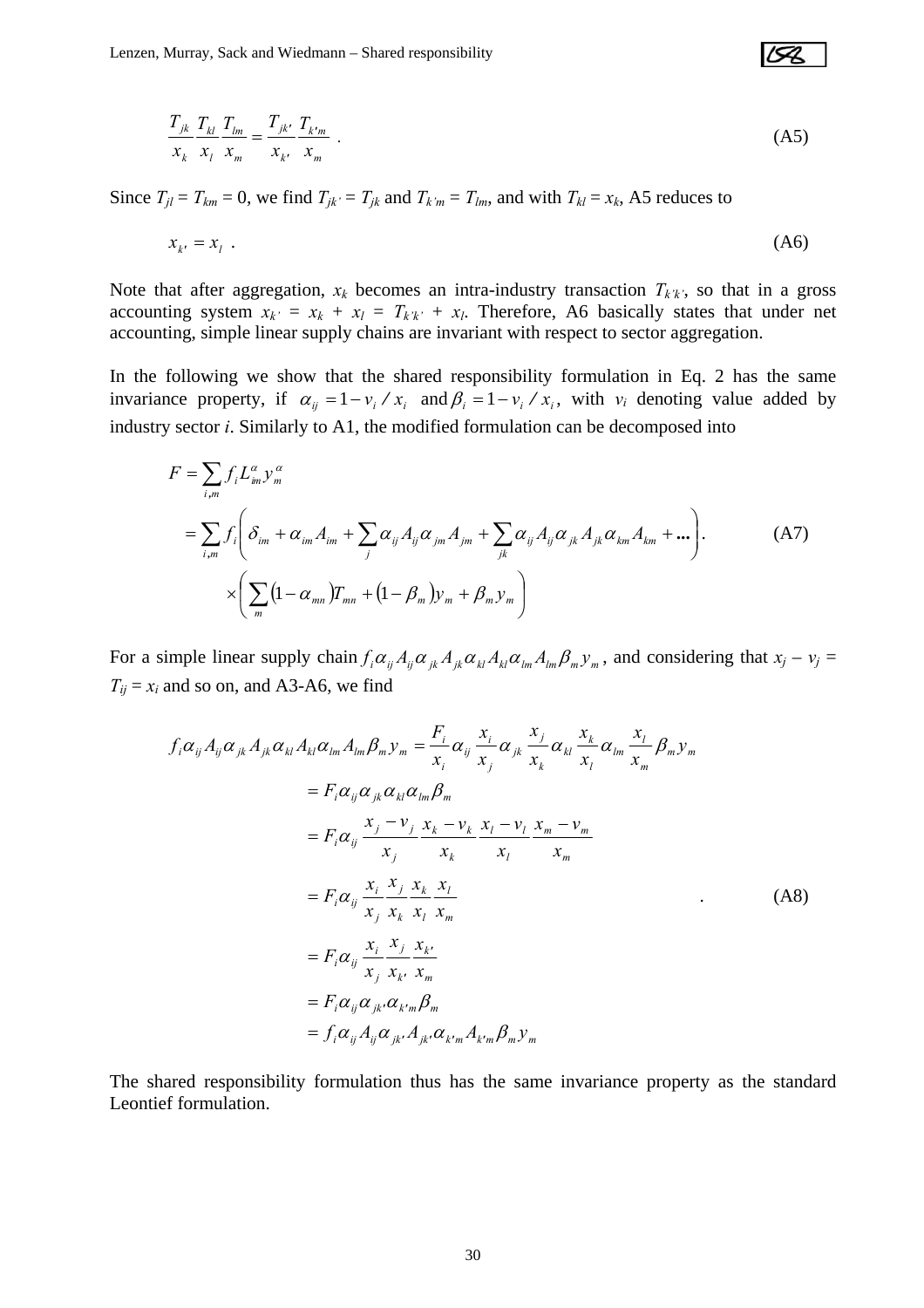#### **Appendix 2**

In the following it shall be proven that if  $\alpha_{jj} = 1$ , multipliers of the form  $\mathbf{x}^{-1}(\mathbf{I} - \mathbf{\alpha} \# \mathbf{A})^{-1}$  are invariant with respect to netting of the gross transactions matrix  $T = Ax$  and gross output **x**.

Let  $\tilde{T} = T - \hat{T}$  be a net transactions matrix, calculated from the gross transactions matrix **T** by subtracting the matrix of diagonal elements  $\hat{T}$ . Let  $\tilde{x} = x - \hat{T}$  be a diagonalised net output vector, calculated from gross output **x** by subtracting the matrix of diagonal elements  $\hat{T}$ .

Then

$$
\mathbf{x}^{-1}(\mathbf{I} - \boldsymbol{\alpha} \# \mathbf{A})^{-1} = \breve{\mathbf{x}}^{-1}(\mathbf{I} - \boldsymbol{\alpha} \# \breve{\mathbf{A}})^{-1}
$$
  
\n
$$
\Leftrightarrow \qquad \mathbf{I} - \boldsymbol{\alpha} \# \breve{\mathbf{A}} = \delta_{ij} - \alpha_{ij} \breve{A}_{ij} = \delta_{ij} - \alpha_{ij} \breve{T}_{ij} \breve{\mathbf{x}}_{j}^{-1} = \delta_{ij} - \alpha_{ij} (T_{ij} - T_{ij} \delta_{ij}) \breve{\mathbf{x}}_{j}^{-1}
$$
  
\n
$$
= [\delta_{ij} (x_{j} - T_{ij} \delta_{ij}) - \alpha_{ij} (T_{ij} - T_{ij} \delta_{ij})] \breve{\mathbf{x}}_{j}^{-1}
$$
  
\n
$$
= [\delta_{ij} (x_{j} - T_{ij} \delta_{ij}) - \alpha_{ij} T_{ij} + (\alpha_{ij} - \delta_{ij}) T_{ij} \delta_{ij} \breve{\mathbf{x}}_{j}^{-1}
$$
  
\n
$$
= [\delta_{ij} - T_{ij} \delta_{ij} x_{j}^{-1} - \alpha_{ij} T_{ij} x_{j}^{-1} + \alpha_{ij} T_{ij} \delta_{ij} x_{j}^{-1}] \mathbf{x}_{j} \breve{\mathbf{x}}_{j}^{-1}
$$
  
\n
$$
\Leftrightarrow \delta_{ij} - T_{ij} \delta_{ij} x_{j}^{-1} - \alpha_{ij} T_{ij} x_{j}^{-1} + \alpha_{ij} T_{ij} \delta_{ij} x_{j}^{-1} = \delta_{ij} - \alpha_{ij} A_{ij}
$$
  
\n
$$
\Leftrightarrow -T_{ij} \delta_{ij} x_{j}^{-1} - \alpha_{ij} T_{ij} x_{j}^{-1} + \alpha_{ij} T_{ij} \delta_{ij} x_{j}^{-1} = -\alpha_{ij} T_{ij} x_{j}^{-1}
$$
  
\n
$$
\Leftrightarrow \qquad \alpha_{jj} T_{jj} x_{j}^{-1} = T_{jj} x_{j}^{-1}
$$
  
\n
$$
\Leftrightarrow \qquad \alpha_{jj} = 1
$$